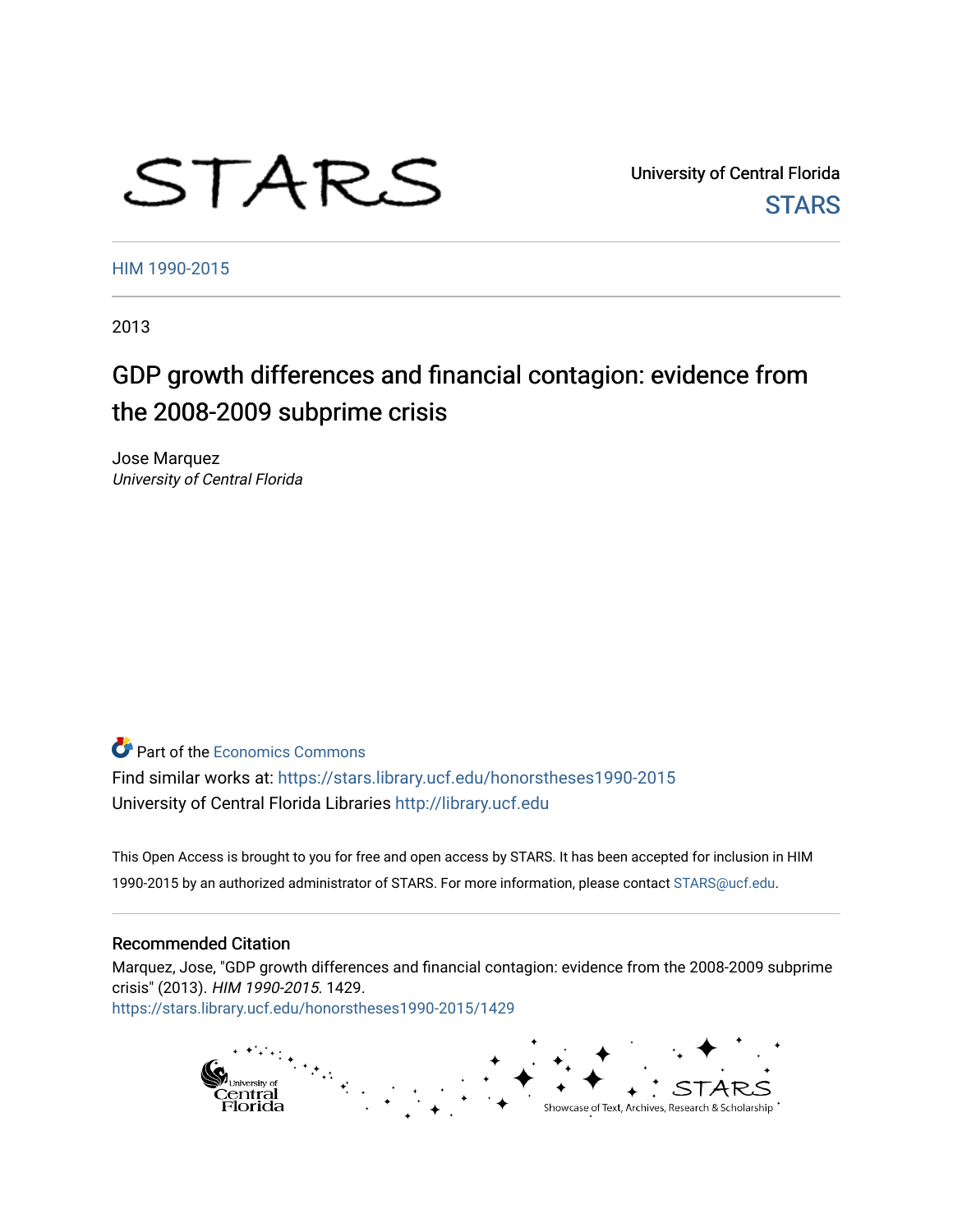# GDP GROWTH DIFFERENCES AND FINANCIAL CONTAGION: EVIDENCE FROM THE 2008-2009 SUBPRIME CRISIS

by

# JOSE L. MARQUEZ JARAMILLO

A thesis in partial fulfillment of the requirements For the Honors in the Major Program in Economics in the College of Business Administration and in The Burnett Honors College at the University of Central Florida Orlando, Florida

Spring Term 2013

Thesis Chair: Dr. Uluc Aysun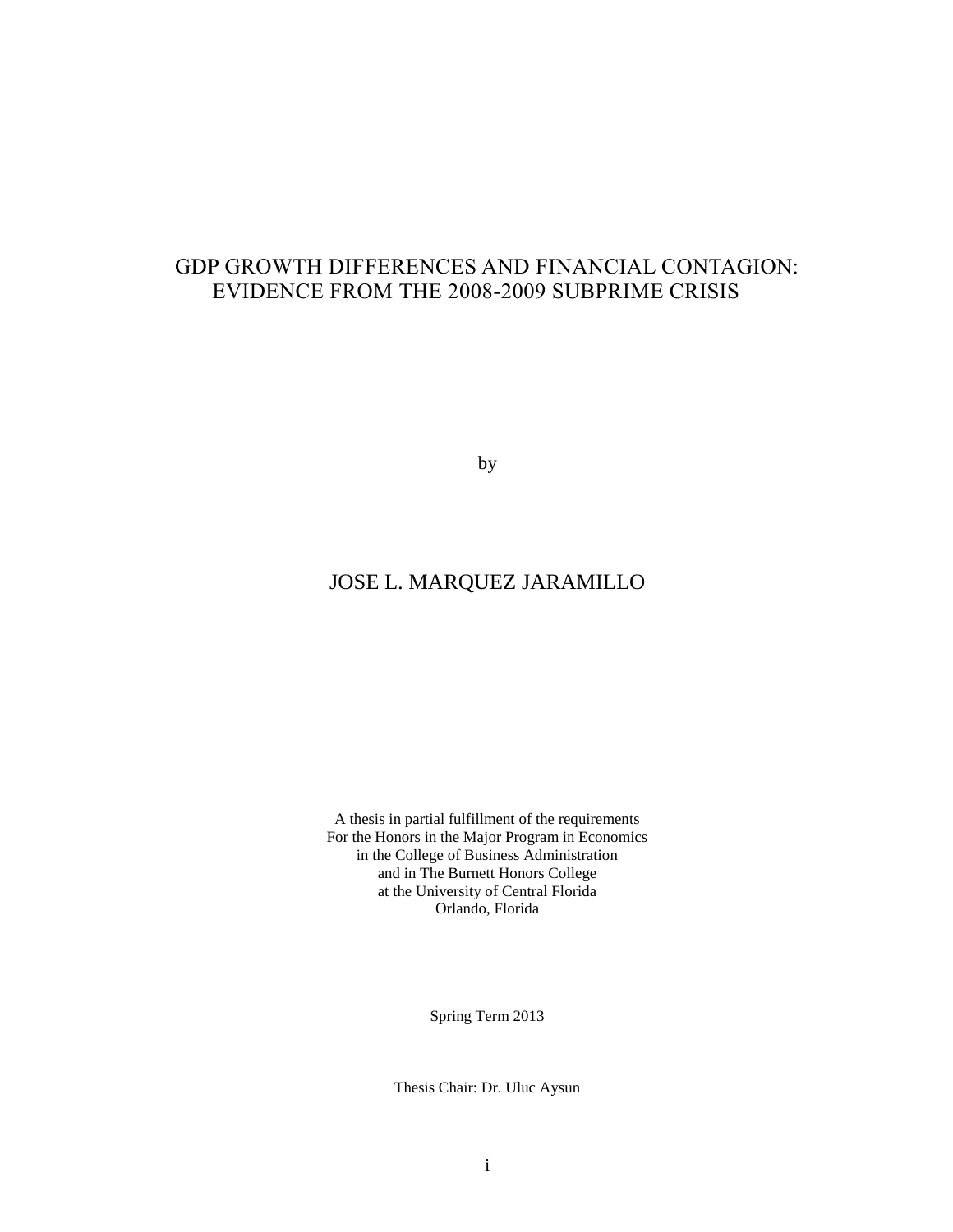# **ABSTRACT**

Trend and panel data analyses are used to determine the role of financial variables in GDP growth differences during the last global recession. Real variables are implemented in order to absorb real shocks and give a better (less biased) estimation of the effects of those nominal (financial) shocks. Results indicate an important role of Stock Market correlations.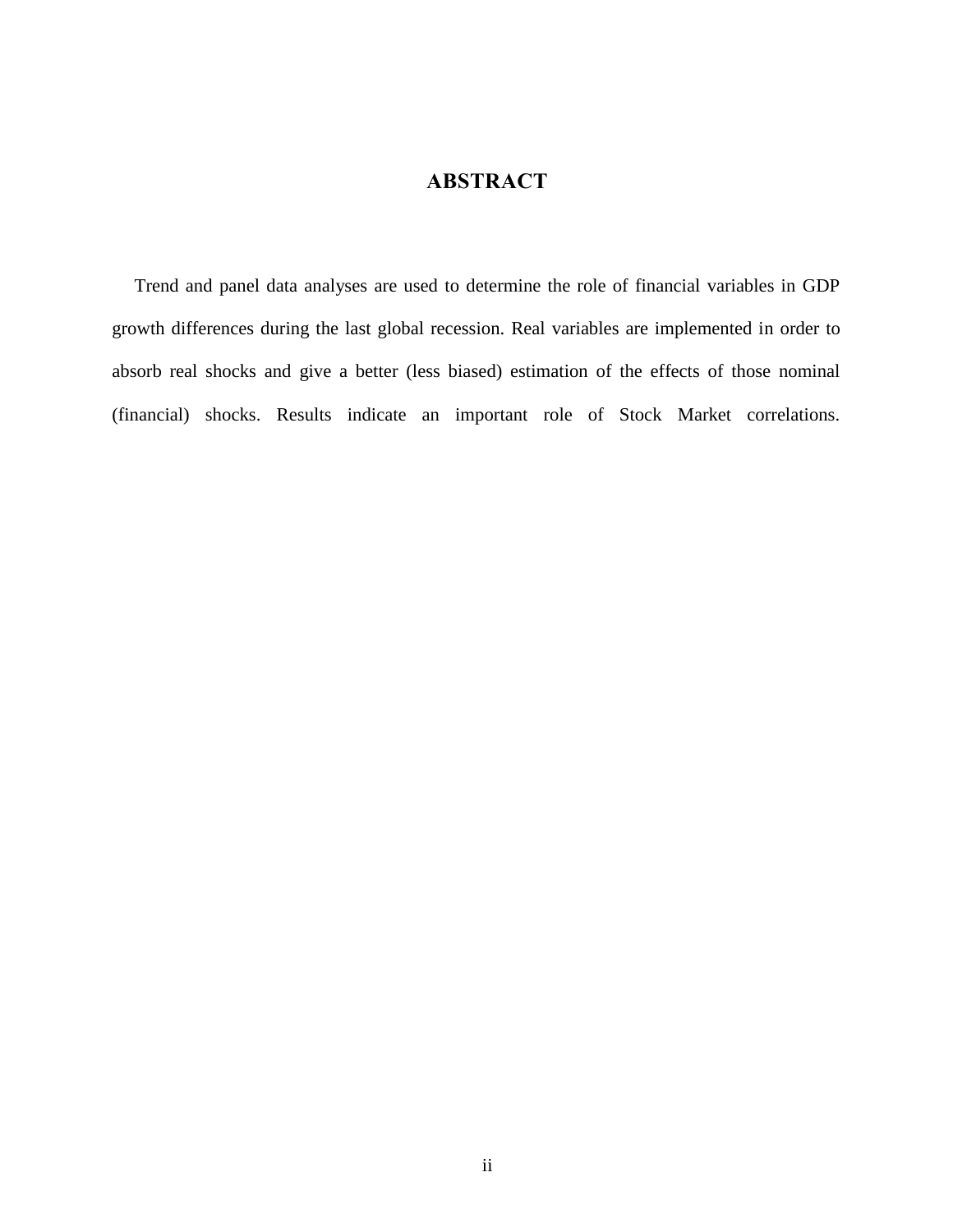# **TABLE OF CONTENTS**

| 1.               |                                                              |  |
|------------------|--------------------------------------------------------------|--|
|                  |                                                              |  |
|                  |                                                              |  |
| 2.               |                                                              |  |
| 3.               |                                                              |  |
|                  |                                                              |  |
|                  |                                                              |  |
|                  |                                                              |  |
| $\overline{4}$ . |                                                              |  |
|                  |                                                              |  |
|                  |                                                              |  |
|                  |                                                              |  |
|                  | 4.2.2 FIXED EFFECTS VS. ARELLANO BOND DYNAMIC PANEL DATA  23 |  |
|                  |                                                              |  |
| 5.               |                                                              |  |
|                  |                                                              |  |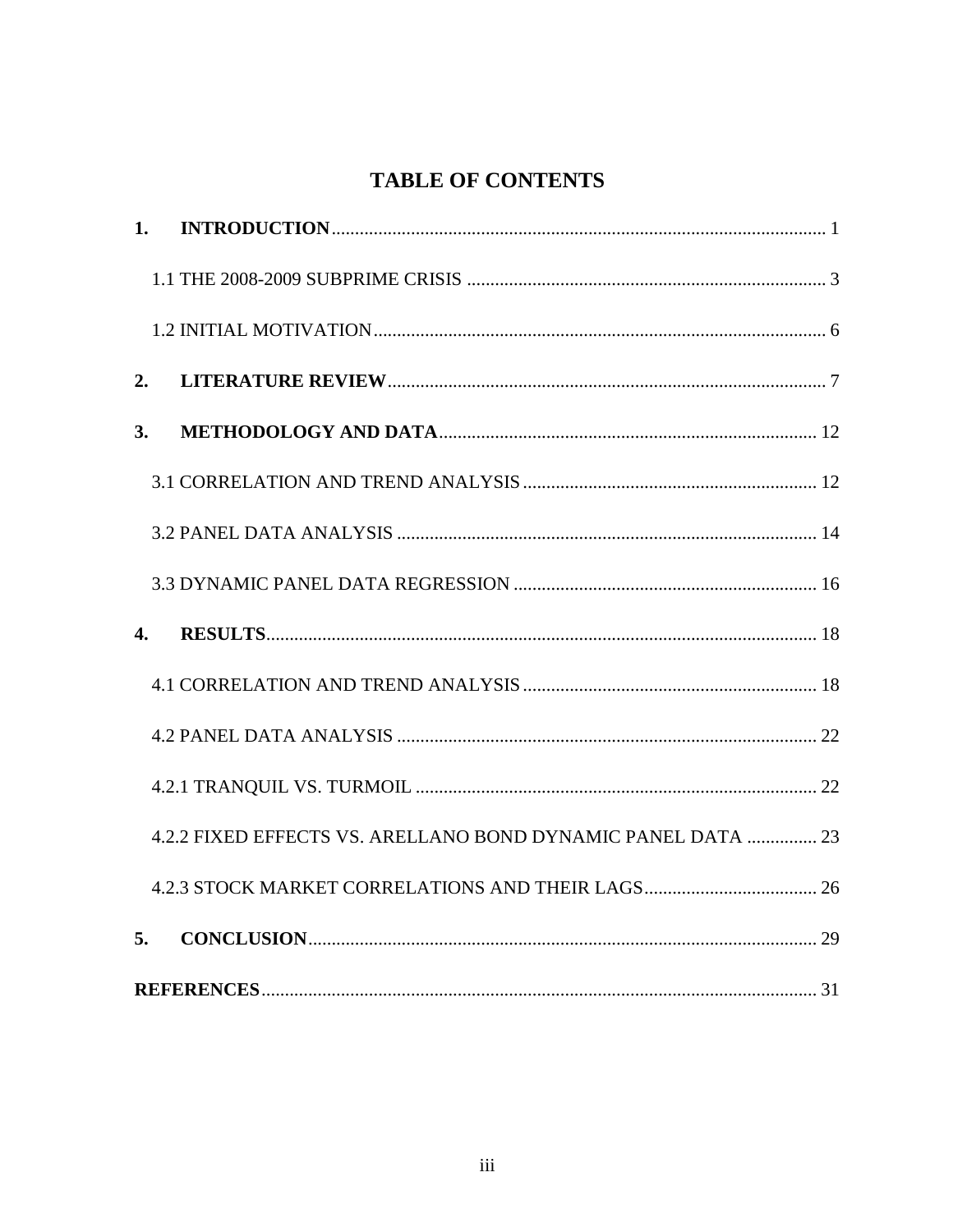# **LIST OF FIGURES**

| FIGURE 1:STOCK MARKET CORRELATIONS VS. GDP GROWTH CORRELATIONS 6                 |  |
|----------------------------------------------------------------------------------|--|
| FIGURE 2: ARITHMETIC MEAN OF STOCK MARKET CORRELATION WITH U.S.  18              |  |
|                                                                                  |  |
| FIGURE 4: ARITHMETIC MEAN OF INTERNATIONAL BANK CLAIMS OF U.S. ASSETS  20        |  |
| FIGURE 5: ARITHMETIC AVERAGE OF PRIVATE PORTFOLIO HOLDINGS OF U.S. ASSETS  20    |  |
| FIGURE 6: PRIVATE PORTFOLIO HOLDINGS OF U.S. ASSETS ANNUAL GROWTH SCATTERPLOT 21 |  |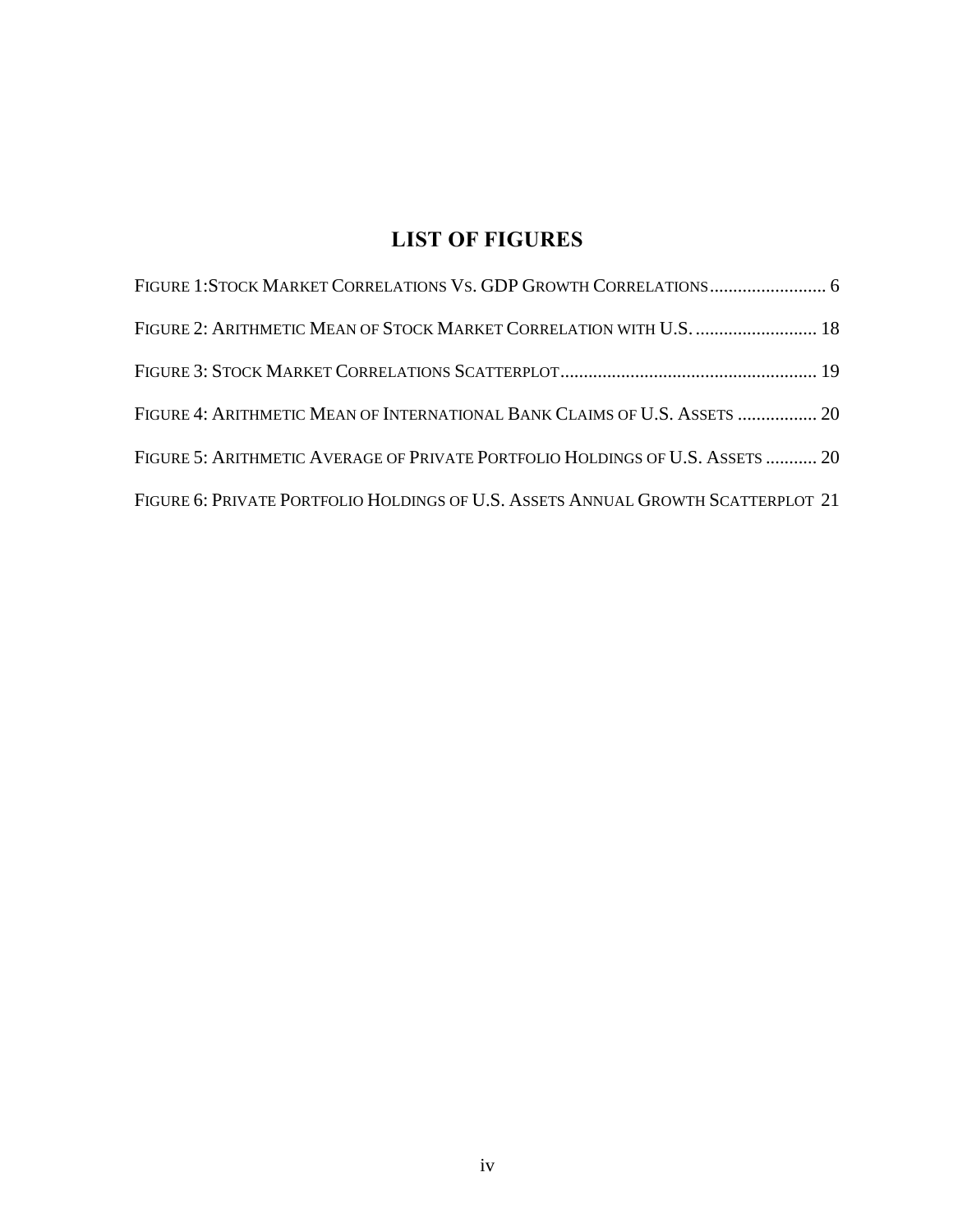# **LIST OF TABLES**

| TABLE 2: FIXED EFFECTS VS. ARELLANO BOND DYNAMIC PANEL DATA  25 |  |
|-----------------------------------------------------------------|--|
|                                                                 |  |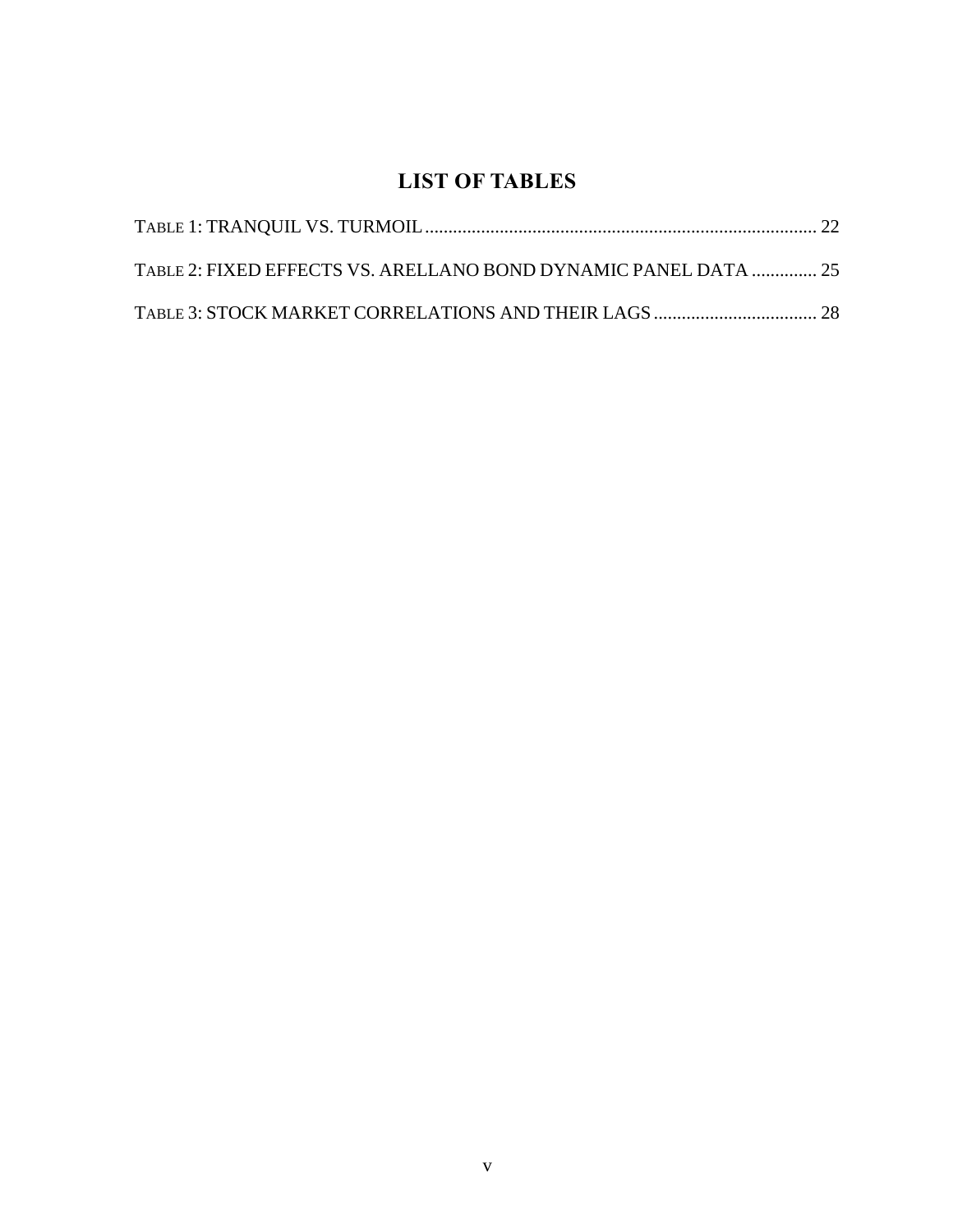## **1. INTRODUCTION**

<span id="page-6-0"></span>The purpose of this paper is to investigate the relation of cross-border financial activity with GDP growth, more notably the method of financial transmission of the American financial crisis into other economies, therefore possibly affecting economic growth in other nations. I try to describe the way financial spillovers, as described in the literature, affected economic growth as measured by productivity using empirical analysis in two different stages of Econometric regressions. Specifically, there will be focus in three channels of financial activity: stock market correlations, international bank holdings and cross-border private portfolio holdings. Real factors such as trade balance, factor of productivity and fiscal balance will account for real production variables used to reduce omitted variable bias and to represent the real the real side of each economy. Initially correlation analyses in terms of financial activity are examined to determine, at least basically, the presence of contagion as broadly defined in the literature. Once signs of contagion are discovered, fixed effects panel data regressions are used to motivate the continuation of the relation of financial activity and GDP growth differences. It is then when Two Step GMM Arellano-Bond dynamic panel data regressions are implemented to account for the dynamic nature of GDP growth and to therefore control for both endogeneity and dynamic problems of the simple panel data case. As a final step a series of comparisons are conducted in empirical results of subsets on the main database, where the objective is to compare how different perceived economies behaved during the crisis. Main results indicate a significant importance of stock market correlations as expected.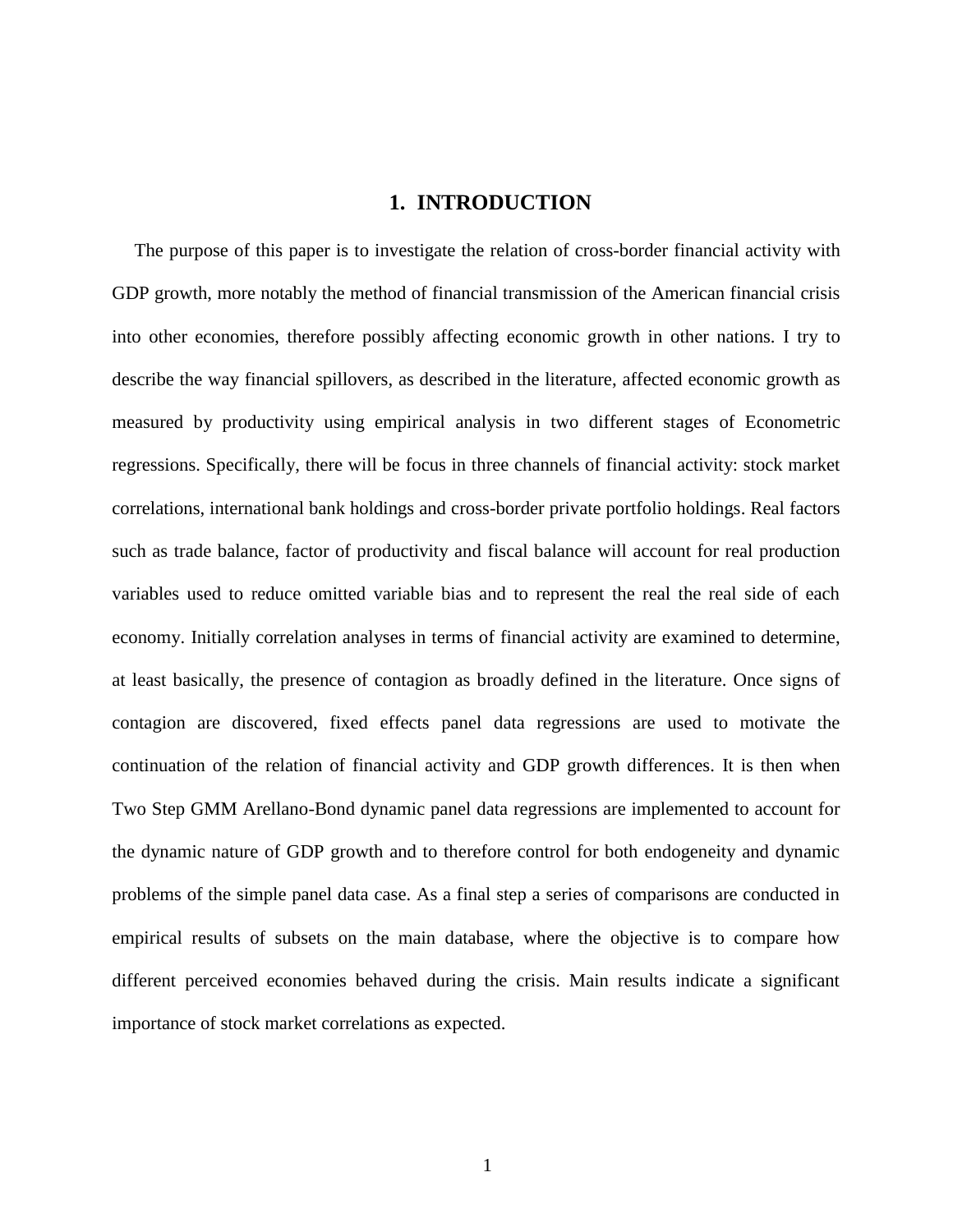A prominent characteristic of the so called Great Recession is what many academics and researchers call contagion. Such contagion was present more than not in financial markets all over the world. More notably with those markets to which the United States had close ties in terms of commerce and business. Several financial crises in the past have exhibited such difficulties in which an economic shock in one of the trading economies affects other economies, therefore creating periods of negative growth or perhaps slow economic expansion.

Such was the case of the Mexican crisis in 1994-95, where an overvalued exchange rate, a large current account deficit, and a government induced currency devaluation (which should have served to stabilize the economic situation) has been held responsible for a loss of confidence and free fall of the exchange rate. The exchange rate instability spread to countries like Argentina and Brazil and led to an exchange rate crisis in the emerging economies of South America (Agenor and Masson 1999).

Also, the Asian crisis of 1997 was initiated as a 15 percent devaluation of the Thai baht after a series of currency attacks. Such attacks led to consequent speculation followed by more currency attacks in countries like Malaysia, Indonesia and South Korea. Such exchange rate crises resulted in direct spillovers and recessionary periods in Hong Kong, Singapore and New Zealand. Even countries as far away as Latin America felt effects of the turmoil (International Monetary Fund 1998).

Another good example of contagion is the failure of LTCM, a much respected hedge fund that sought profits in yield spreads on long term similar securities. In August and September of 1998, a debt default by Russia caused a plummet in the asset value of LTCM's holdings in a situation the International Monetary Fund called "a period of turmoil in mature markets that is virtually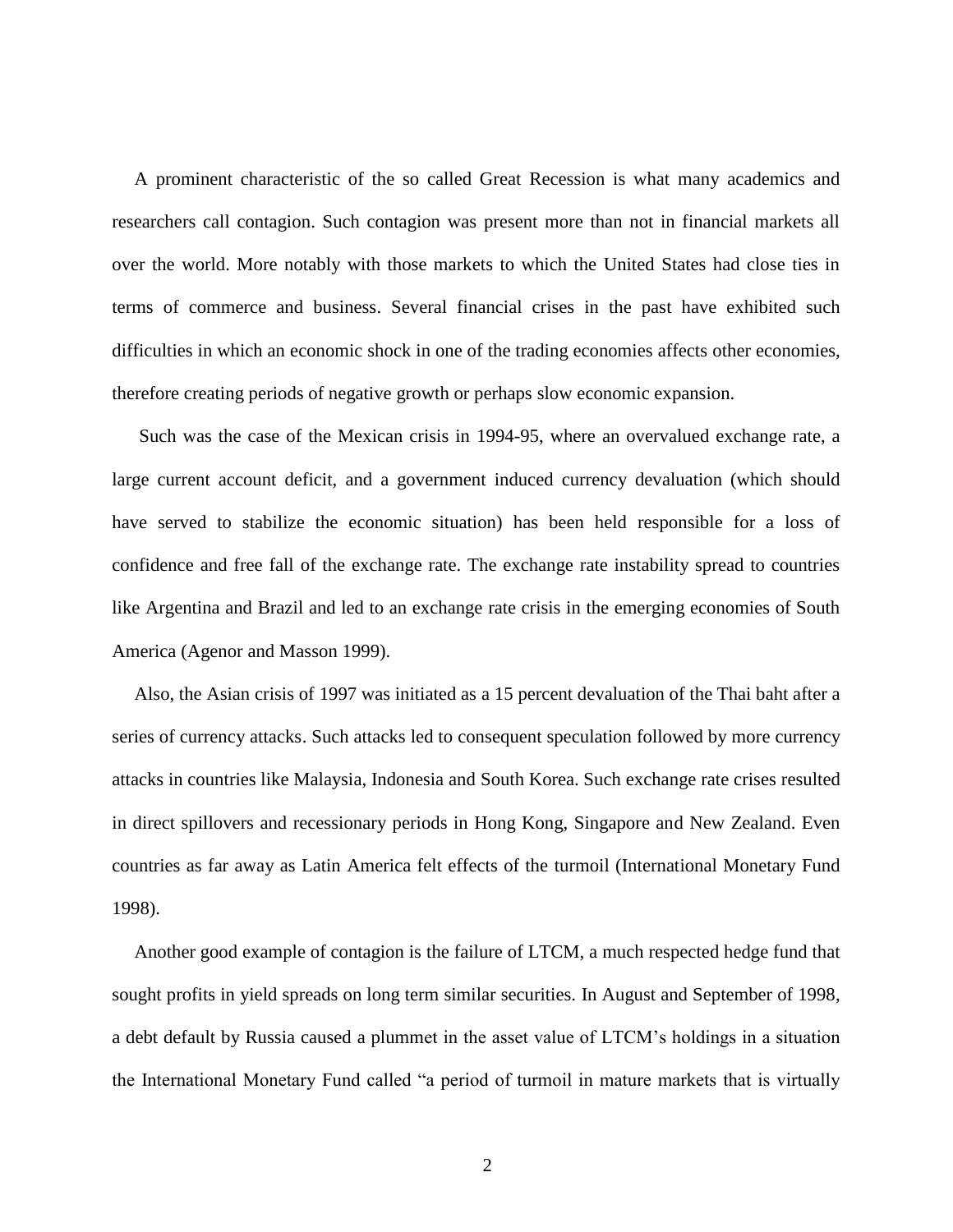without precedent in the absence of a major inflationary or economic shock" (International Monetary Fund 1998).

Under fear of an international financial meltdown, the New York Fed organized a rescue package with several influential financial institutions. Such institutions were also invested or simply linked with LTCM. LTCM's failure would not only have meant losses in the United States, but also a domino effect in financial institutions all over the world; this due in part by the significant and strong positions held by LTCM in equity markets globally (Krugman, Obstfeld and Melitz 2012).

#### **1.1 THE 2008-2009 SUBPRIME CRISIS**

<span id="page-8-0"></span>The previous cases demonstrate what many researchers have defined as contagion: "an episode in which there is a significant increase in cross-market linkages after a shock occurs in one market" (Longstaff 2010) and gives a framework to understand some of the linkages in economic interactions across international markets.

In order to continue the analysis proposed in this research, one must understand and have some background on the crisis to be analyzed. Some of the main characteristics of this Subprime Crisis are related to its point of origin, the way asymmetries affected foreign markets, and the way some of the comovements have been explained throughout the recessionary exit period.

In contrast to those periods of contagion previously mentioned, the Subprime crisis was originated in a developed economy, a major player in international economic activity, and a global economic power with big trade interdependences. Another reason this crisis is different from those described previously relates to the fact that big asymmetries coming from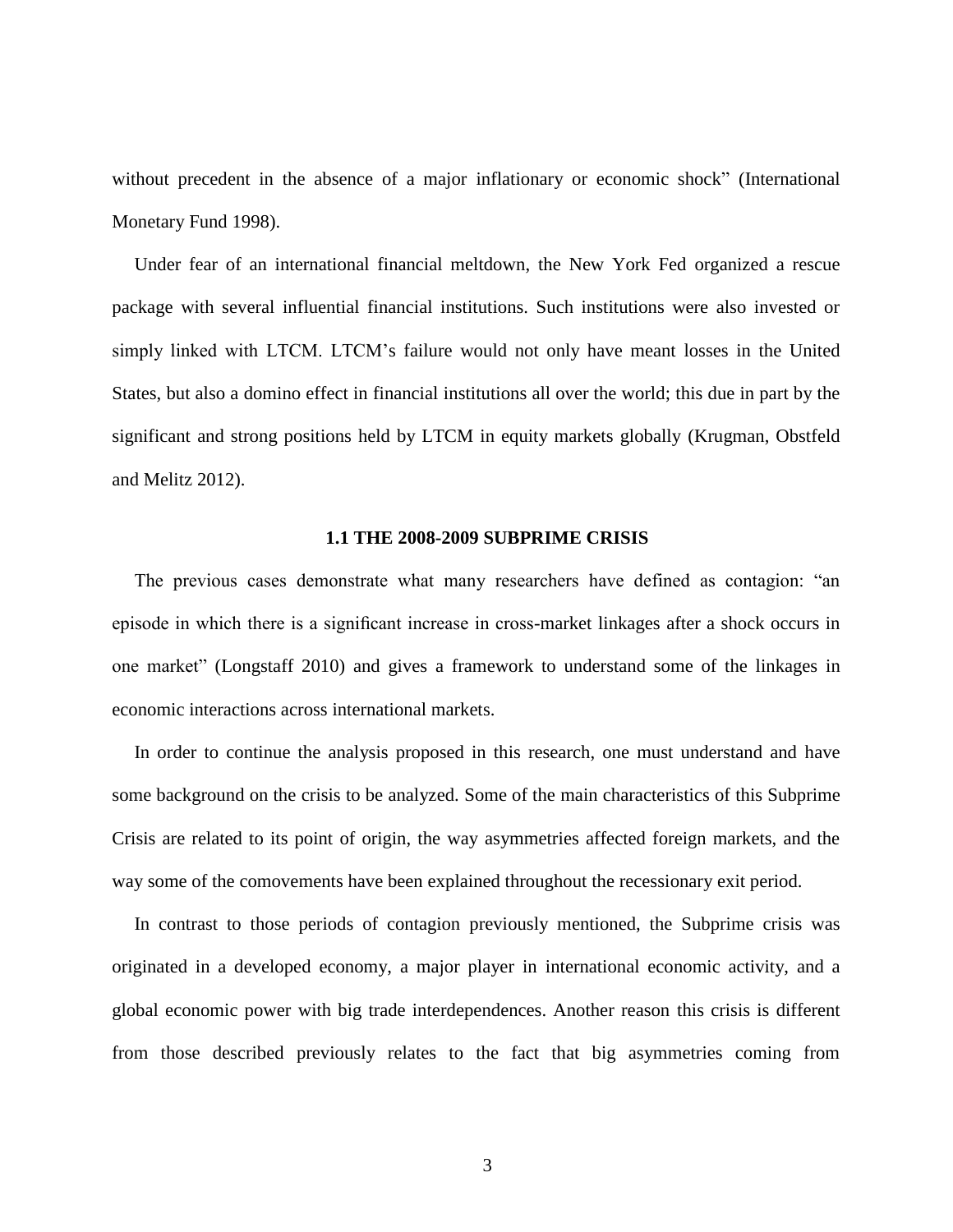complicated instruments were transported into more simple and available instruments, expanding the risk effects and giving rise to higher volatilities.

Prior to the crisis, the American economy had seen several periods of substantial economic growth, especially in the real estate industry, where credit easing by the Federal Reserve along with government incentives boosted the real estate market. The development of the real estate market gave rise to price increases in the sector, which were also justified by the characteristics exposed by the American population. On the other hand such, expansions in the real estate sector gave the incentive for and creation of new financial instruments. Of notable importance to the development of the crisis were Asset Backed Securities (ABS) and Collateralized Debt Obligations (CDO). ABS and CDOs consisted of investment-based securities backed by mortgages and other real estate related debt. Such new subprime instruments made mortgages cheaper and more accessible. "The subprime mortgage segment share in new business then rose from 6% in 2001 to 15% in 2008" (Ackermann 2008). The investors' demand for such new forms of financing kept the real estate growth buoyant. Firms from the international sector started becoming part of the growing bubble as globalization and securitization made it possible for international players to participate.

Once the Federal Reserve started tightening the fed funds rate in mid-2004 from 1% to 5.25%, the rise in housing prices was slowed as well as the unusual trend of risk seeking investors. The monetary policy move also put upward pressure on mortgage interest rates, which in turn created negative pressure on disposable income and an increase in mortgage default rates.

ABS and CDOs were then distributed around the globe, and companies abroad were highly invested in the American real estate market. Hence the risk from ABS was spread but also the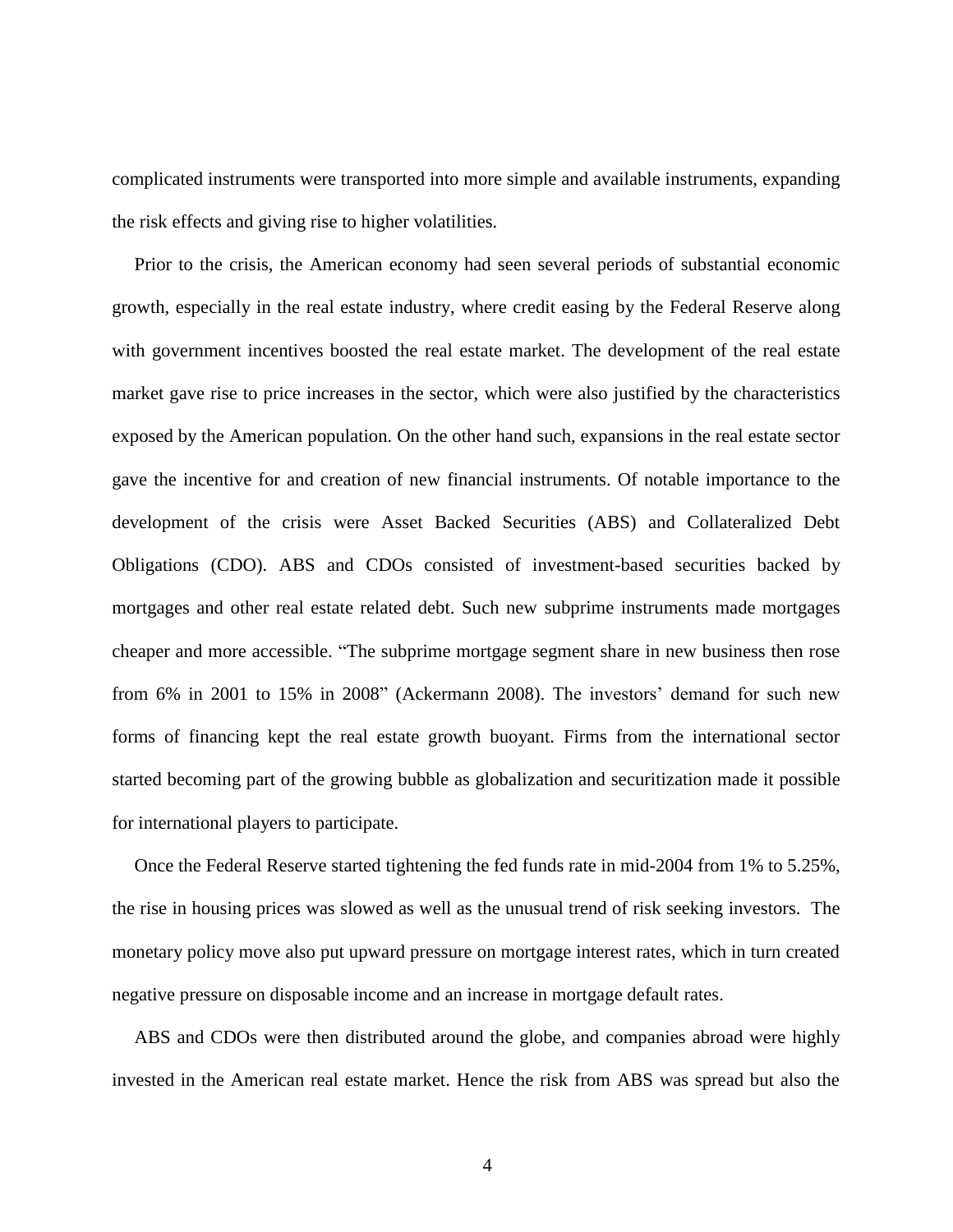uncertainty and the possible effects of an inconvenient outcome. Therefore, while the crisis was originated in the American market, it quickly spread to those companies with positions in such securities and gave rise to uncertainty not only in American companies but companies and institutions abroad.

By the beginning of August 2007, BNP Paribas, a major French bank disclosed financial distress caused by their subprime holdings. Credit markets in the main financial markets went into panic with interbank interest rates rising above central bank target rates around the world. Shortly later, central banks in the biggest economies started to act as lenders of last resort as several financial institutions started showing trouble themselves.

By 2008 the American financial trembled as the markets suffered periods of damaging volatility after the collapse, forced merger, or bailouts of Bear Stearns, Fannie Mae, AIG, Freddie Mac, Lehman Brothers, Merrill Lynch, Wachovia and many other banks throughout the country. Bond spreads rose as much as 100 basis points once credit default swaps were created from the great amount of liquidity and financial guarantees in the financial markets (Longstaff 2010).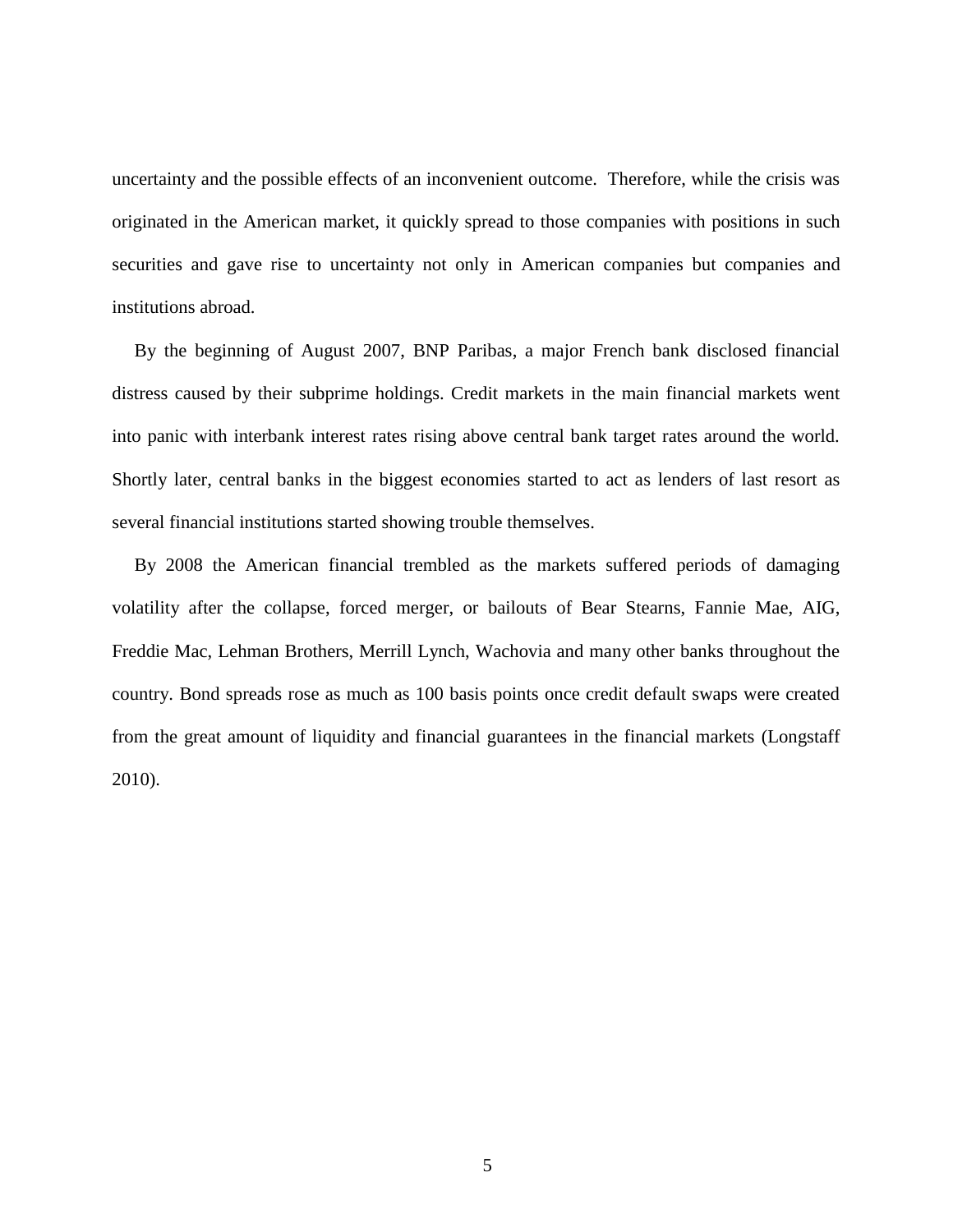#### **1.2 INITIAL MOTIVATION**

<span id="page-11-0"></span>In order to provide motivation in to the topic of study, an initial positive relation was found between stock market correlations and GDP growth correlations; the following figure illustrates such relationship through a scatter plot of the mentioned variables. A positive relation indicates a visible expected comovement between country independent economic growth and stock market correlations with the American stock market. Such relation is the one to be studied throughout this paper and the figure serves as proper motivation for the study.



<span id="page-11-1"></span>*Figure 1:Stock Market Correlations Vs. GDP Growth Correlations*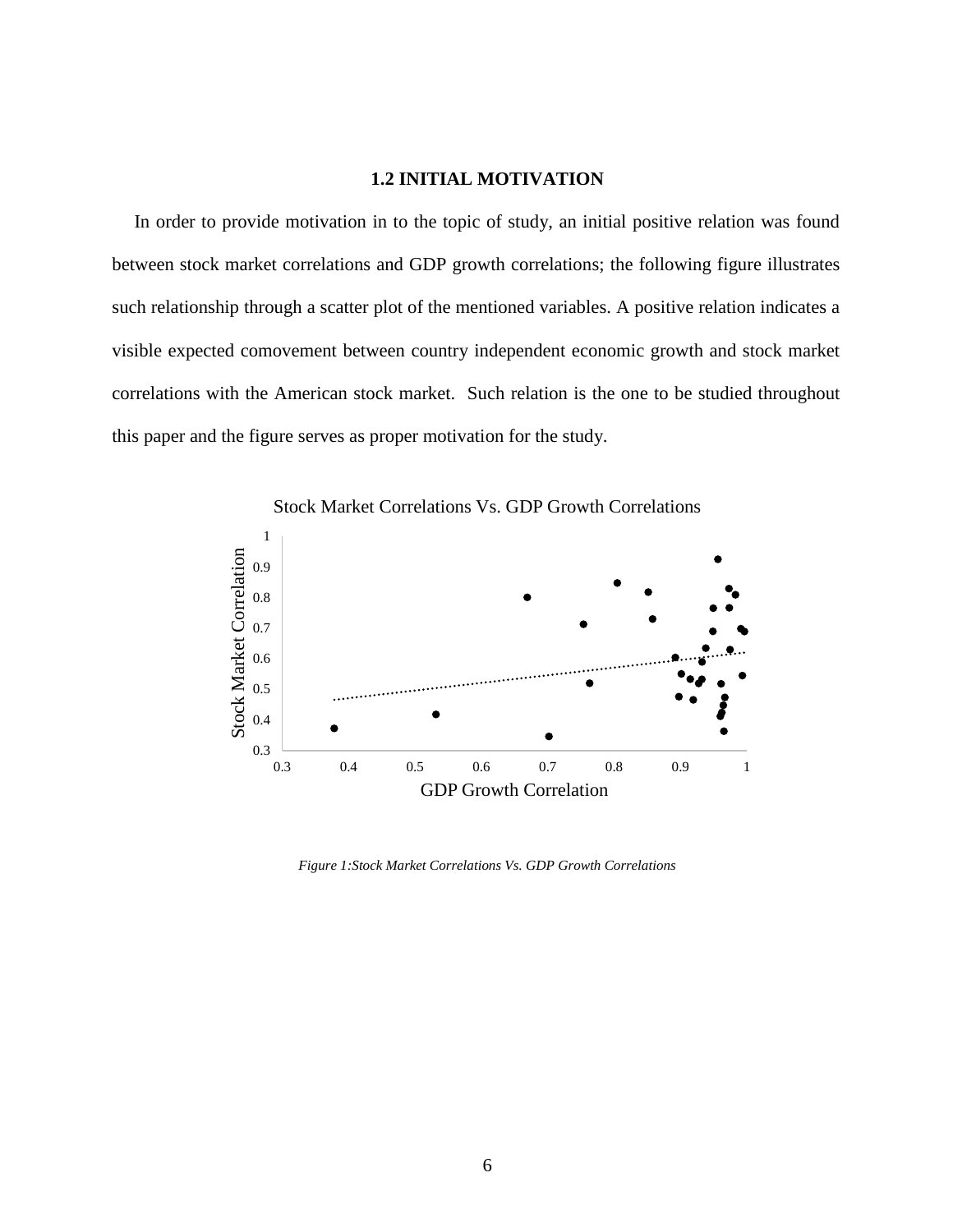# **2. LITERATURE REVIEW**

<span id="page-12-0"></span>The main purpose of the paper, as stated before is to create motivation for further exploration into the linkages between financial contagion and GDP growth differences, with such goals in mind, this paper develops a unique model for two main reasons; it uses empirical methods suitable to senior level undergraduate economics students, and delivers concise results at significant levels. Another difference between this paper and other literature is based on the actual linkage between contagion and production. Given that contagion is a relatively new phenomena present in the now globalized economy, much of the research has focused in the understanding and estimation of financial contagion within the financial markets. However, this paper motivates results that aim to apply such previous signs of contagion described in previous literature to national productive behavior.

Dornbusch et al. (2000) refers to contagion as "the spread of market disturbances", a process of very strong correlations in exchange rates, stock prices, sovereign spreads, and capital flows. Academia has divided the sources of contagion into two different types. The first category emphasizing effects due to cross boundary shocks created by the normal interdependence of several economies; some examples of research that expose this kind of behavior are Masson (1998) and Allen and Gale (2000). That is, once a local shock affects a particular economy, it can be distributed over several other territories as these economies may have real and financial linkages that induce similar market behavior. Comovements of this type are normally not categorized as contagion. However, had they occurred during a period of turmoil, and had the effect enhanced given the market linkages between the economies, they may be expressed as contagion.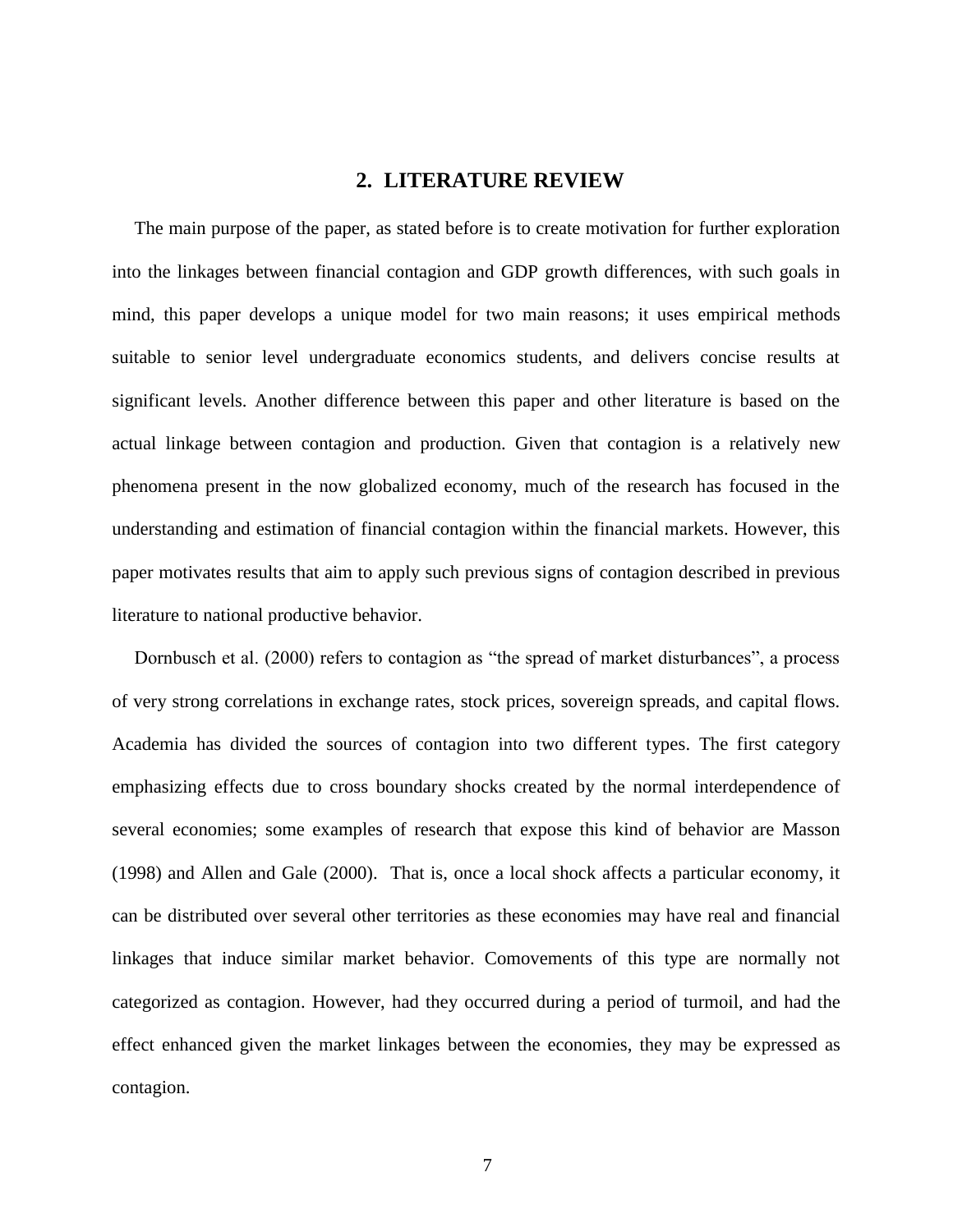The second type of contagion involves a financial crisis and it occurs when investors' behavior affects trends in equity prices and as such, no fundamental global macro-economic shock causes the spillover; therefore, the spillover occurs even when there are no shocks to fundamental variables. Investor behavior does not exasperate the crisis. This type of contagion is said to be caused by "irrational" behavior (Dornbusch, Park and Claessens 2000).

Forbes and Rigobon (2002) expand the available definitios of contagion by specifying that contagion only occurs where market correlation is significantly higher after the crisis, therefore contagious crises are those where market comovements are high once the crisis has taken effect. That is, markets that are highly correlated but remain correlated post crisis at the same level do not experience contagion. It is only when such correlation/comovement is higher than in "normal" levels that the shock can be defined as contagious.

The subprime crises can, therefore, be included within the second type of contagion; where foreign positions in domestic investments gave international exposure of risk and volatility to an American market that was exposing unusual behaviors. Moreover, even though there was a macroeconomic shock in the American economy, it was local in nature and not significantly visible in other countries in the region nor trading partners.

Pristker (2000) intended to explain financial contagion by defining the several factors that may interfere or affect such transmissions of market instability and building explanatory models . In his results, Pristker does not credit irrationality as the reason of propagation effects being unexplained, but suggests that market imperfections and information asymetries cause price movements in one country to result as contagion; which can be sometimes excessive relative to full-information fundamentals.The factors that Pristker develops and explains in his paper are: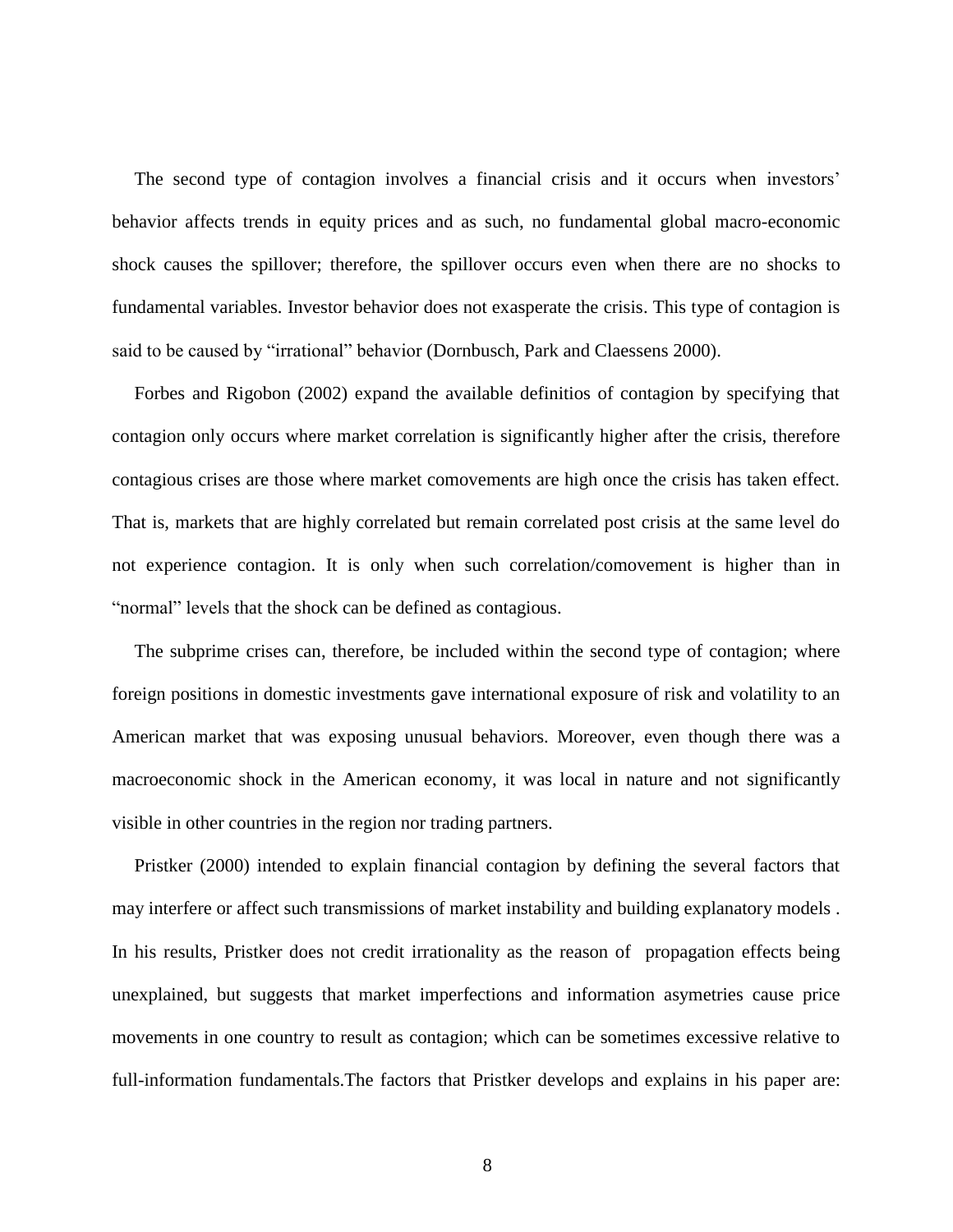the economy, in which a real sector "where goods and services are produced by firms and produced by consumers", financial linkages, where there is to be found linkages in the banking and financial sectors, along with non-bank financial participants; financial markets, where assets in the real sector are represented by cashflows in financial transactions, banks (whose role is to be depository and lending institutions for the local economy), and shadow banks (that participate in financial market transactions). During the development of this paper, each of those sectors are accounted for in the way of constructed dependent variables. Therefore giving a viable framework to develop results.

According to Forbes and Rigobon (2001), other more advanced methods to test for contagion include for different approaches which allow for evidence in the transmission of shocks and test for such effects (GARCH models, cointegration, and probit models).

The simplest method to measure for contagion is that of correlations, according to common ground on the subjet, a high jump in correlation across markets given by periods of volatility in one of the markets has been studied and analyzed. Such approach attempts to control for common sources of comovements in returns before assesing changes in the information transfer process across periods. These cross-market correlations are the simplest. They test the measure of correlation in returns between two markets during a stable period and then compare them to correlations during periods of instability. Calvo and Reinhart (1996) use this method to test for contagion in the case of the Mexican crisis in 1994 and find an increase in the correlation of stock prices and bond returns across Asian and Latin American countries.

The second forementioned approach to test for contagion uses an ARCH or GARCH framework to estimate the variance-covariance transmission mechanism across countries. Hamao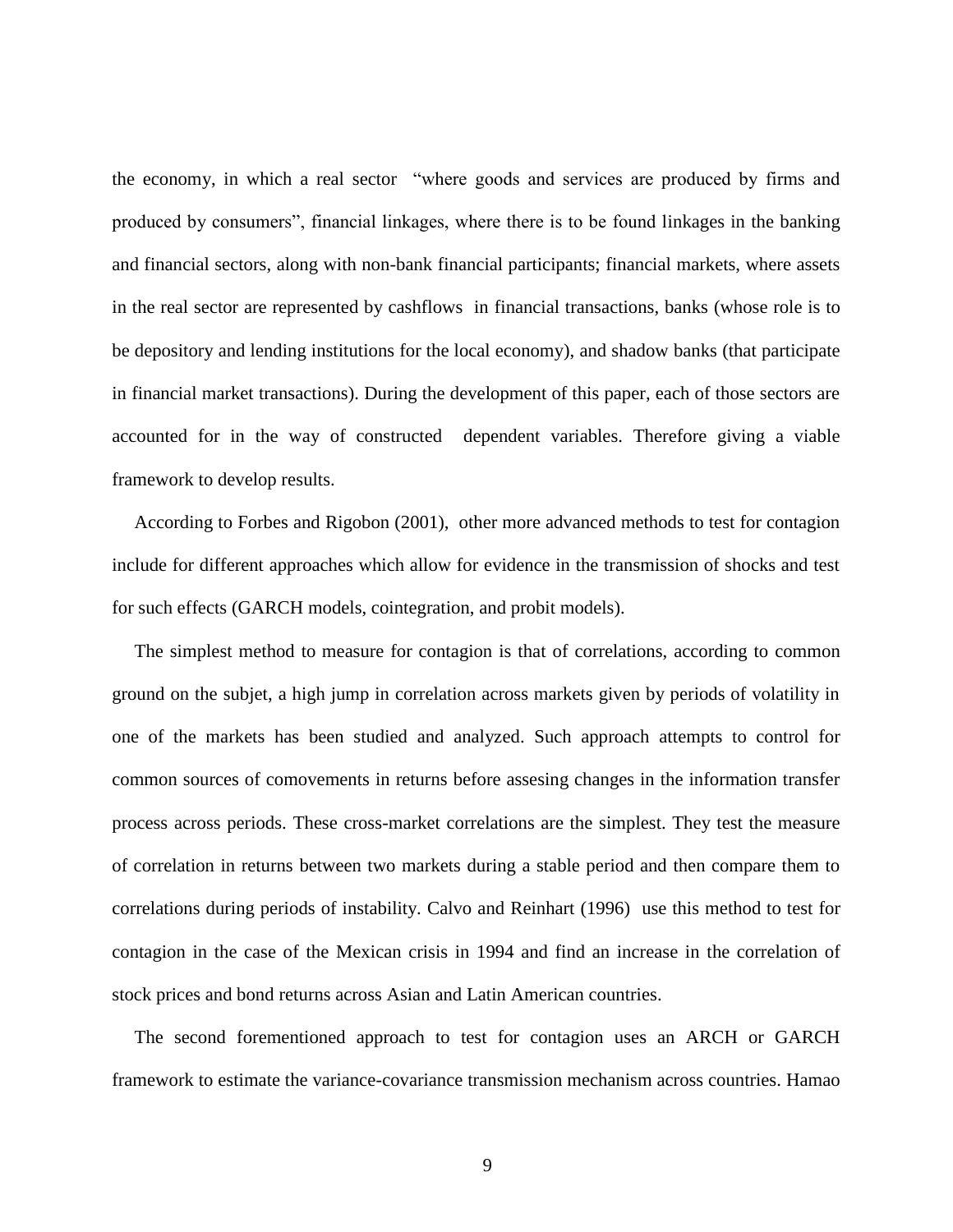et al. (1990) follow a similar approach and find that similar spillovers are substantial during the 1987 crash and that the contagion experience is not the same across different countries. They also conclude that contagion does not occur evenly across countries and is fairly stable through time. A third approach to describing contagion focuses on long run relationships instead of the immediate short run impacts of volatile behaviors. They use GARCH methods but test for changes in the co-integrating vector between stock markets instead of in the variance-covariance matrix.

The fourth method discards the methods mentioned before and tries to find an explanatory model that uses simplifying assumptions and exogenous events to identify an econometric model and measures the propagation mechanism. Baig and Goldfajn (1998) use a set of dummy variables of daily news to construct a model to capture the impact of own-country and crossborder news on the markets during the Asian crisis of 1997. They control for country news and other macroeconomic variables and find that there is contagion in the currency and equity markets.

The analysis generated for the subprime crisis in terms of contagion has been extensive. Longstaff (2010) conducts an empirical investigation into the pricing of subprime asset-backed collaterilized debt obligations (CDOs) and their contagion effects on other markets. Longstaff identifies two key elements: an event window for the distress event, and a vector of contagion which he then uses to test for changes in linkages across markets associated with the distress event. He applies a vector autoregression (VAR) to estimate the relation between CDO returns and returns in other financial markets.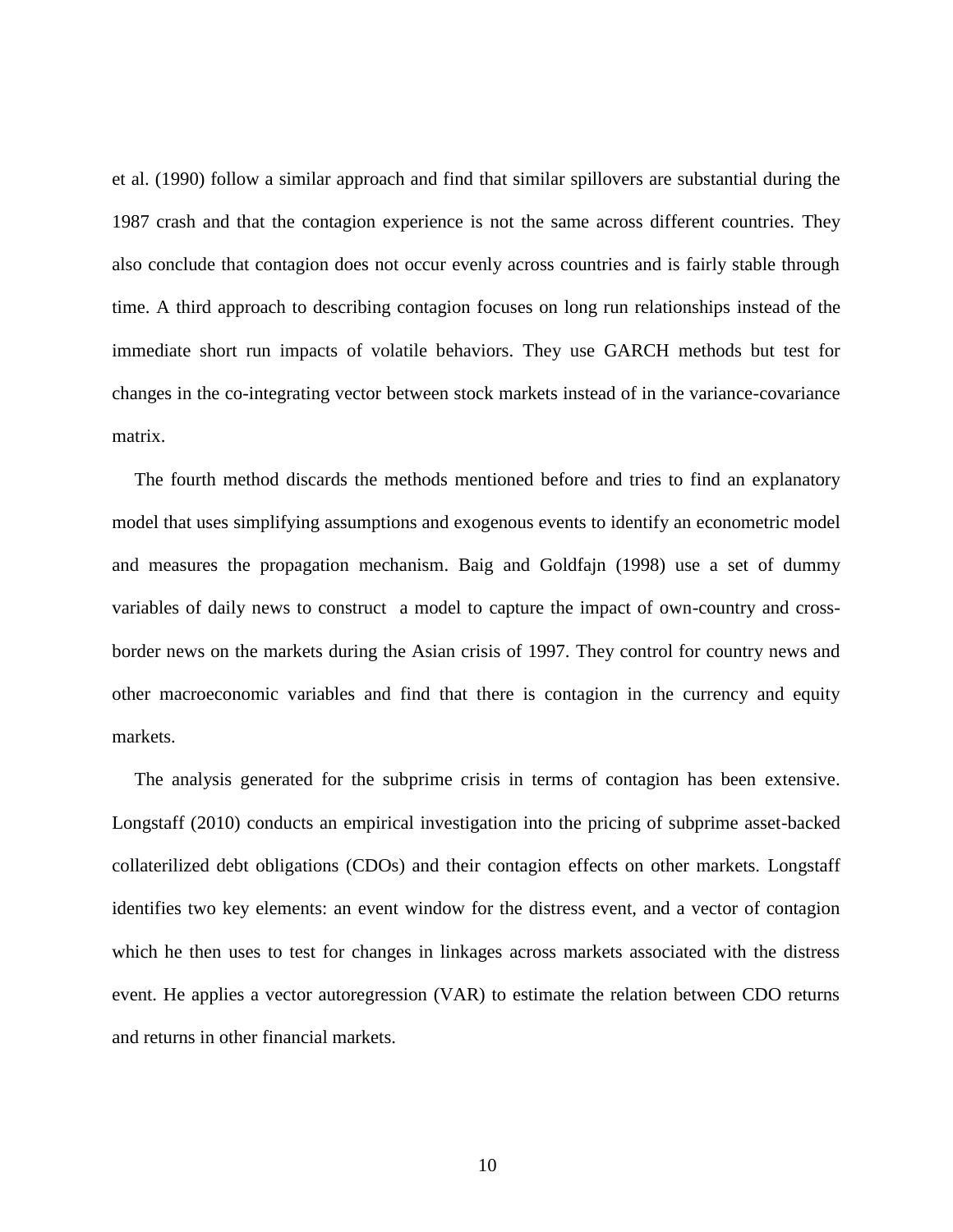Hwang, et al (2010) investigate the spillover effects of the recent subprime crisis in 38 countries. They find significant spillover effects in both emerging markets and developed market countries.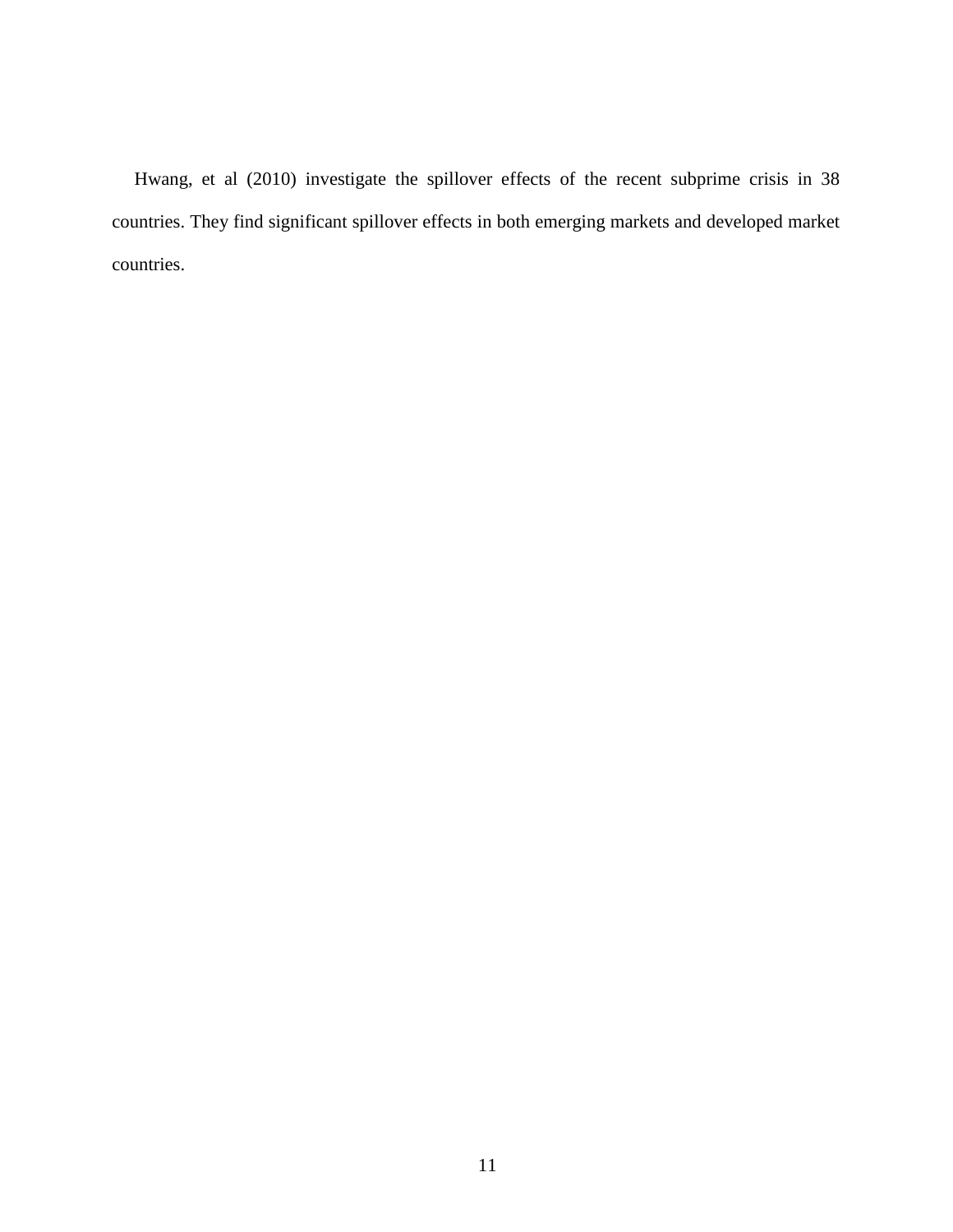## **3. METHODOLOGY AND DATA**

<span id="page-17-0"></span>The empirical research is to be conducted at three different stages to first motivate signs of contagion during the subprime crisis, then to simply estimate the relation of financial contagion into real economic growth, and finally to use a more robust (more consistent, less unbiased) methodology to encompass dynamic features of the data and take care of endogeneity, serial correlation, and multicollinearity concerns.

#### **3.1 CORRELATION AND TREND ANALYSIS**

<span id="page-17-1"></span>Since the purpose of the paper is to try to find trends of spillovers or contagion into GDP growth differences from the U.S Subprime crisis, we will focus on a pool of 36 countries: Argentina, Australia, Austria, Belgium, Brazil, Canada, Chile, China, Denmark, Finland, Germany, Greece, Hong Kong, Indonesia, Ireland, Italy, Japan, Korea (South), Malaysia, Mexico, Netherlands, New Zealand, Norway, Philippines, Poland, Portugal, Singapore, South Africa, Spain, Sweden, Switzerland, Thailand, the United Kingdom, Venezuela and the United States (Hwang , et al. 2010) to broadly but yet concisely use a pool of countries significant of each region. Since Hwang et. al conducts contagion effects analysis of the U.S. subprime crisis on international stock markets with these pool of countries, this paper uses the same countries as Hwang et. al with the exception of Taiwan and France. Initially, a series of correlation tests and trend analyses are conducted on the three main financial variables to be analyzed throughout the first stage of the empirical analysis. Such variables are:

1. Stock Market Correlations: The primary financial variable employed is the stock market indices from the MSCI global equity index. The data consists therefore of the respective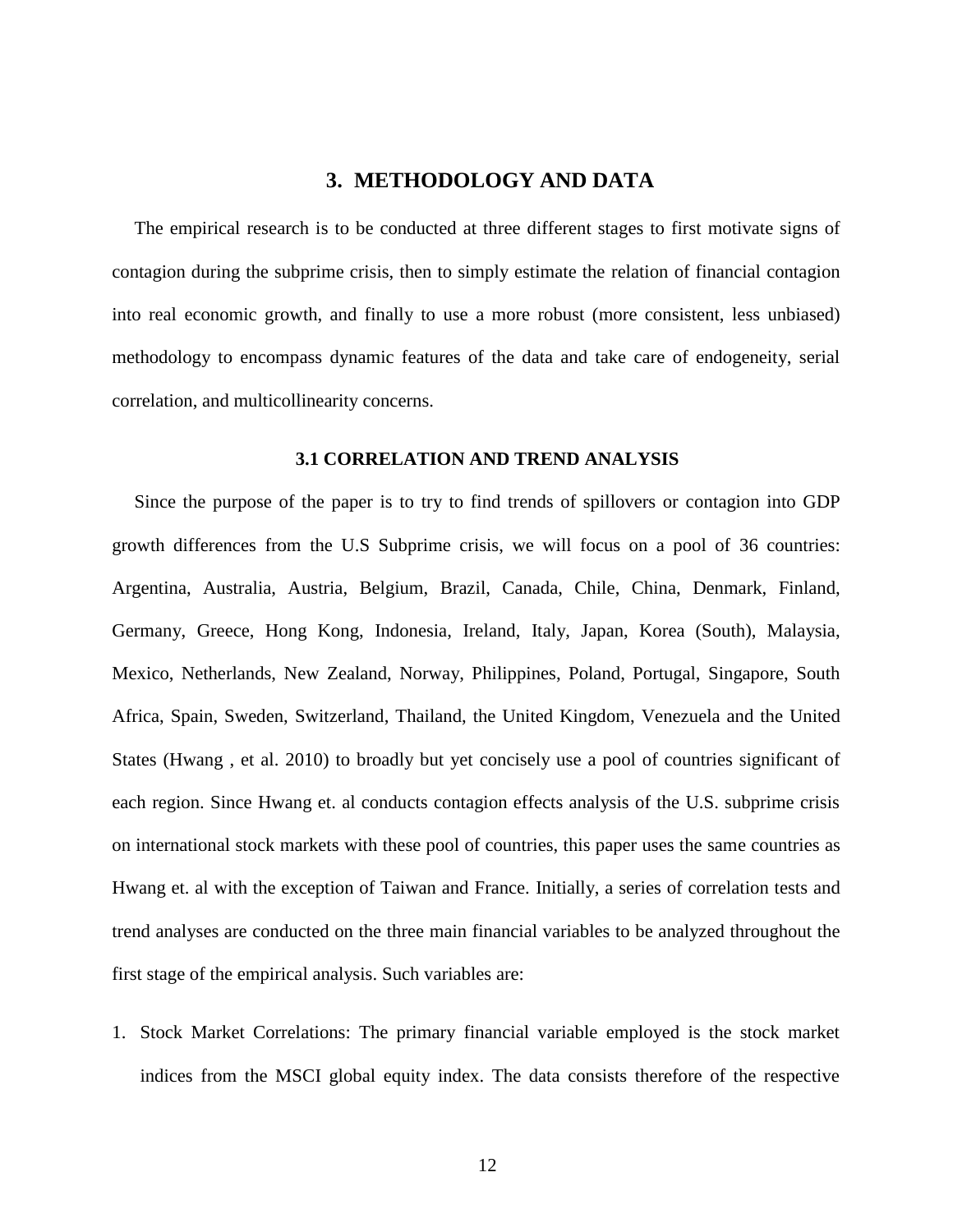MSCI equity index in each country. The data is retrieved at weekly values from a Bloomberg terminal, then correlations are ran using Microsoft Excel between *MSCIi,t* and *MXUS* for the values corresponding to each week.

- 2. International Bank Claims: Immediate borrower basis of U.S. based borrowing as a counter party location is extracted from the Bank of International Settlements (BIS) database. Of the 35 countries analyzed (except U.S), 21 were presented by the current BIS database. Therefore, foreign claims by nationality of each country are to be analyzed during the periods mentioned on American assets. International bank claims are used as an indicator of the behavior of foreign economies in the holding of claims in American borrowing, therefore characterizing the behavior of the credit markets during the subprime crisis. The data is extracted on an annual basis.
- 3. Cross-Border Portfolio Holdings: Annual Cross-Border portfolio holdings were extracted from the U.S. Department of Treasury resource center. Foreign Portfolio holdings of U.S. Securities are used to represent the inflow and outflow of foreign portfolio investment in American financial assets, where stock market investments are represented.

The correlation is to be analyzed primarily in the stock market correlations variable, which represents the segment of the market in which most of the economic literature focuses on. The analysis will be conducted then in two different periods, a tranquil and a turmoil period (Hwang , et al. 2010). The tranquil period is defined from Quarter 2, 2004 to Quarter 4, 2007. The turmoil period is defined from Quarter 1, 2007 to Quarter 4, 2009. The tranquil and turmoil periods are chosen quiet loosely and were divided more with a practical mindset than based on observations in the change in financial activity throughout the whole period. The emphasis is on practicality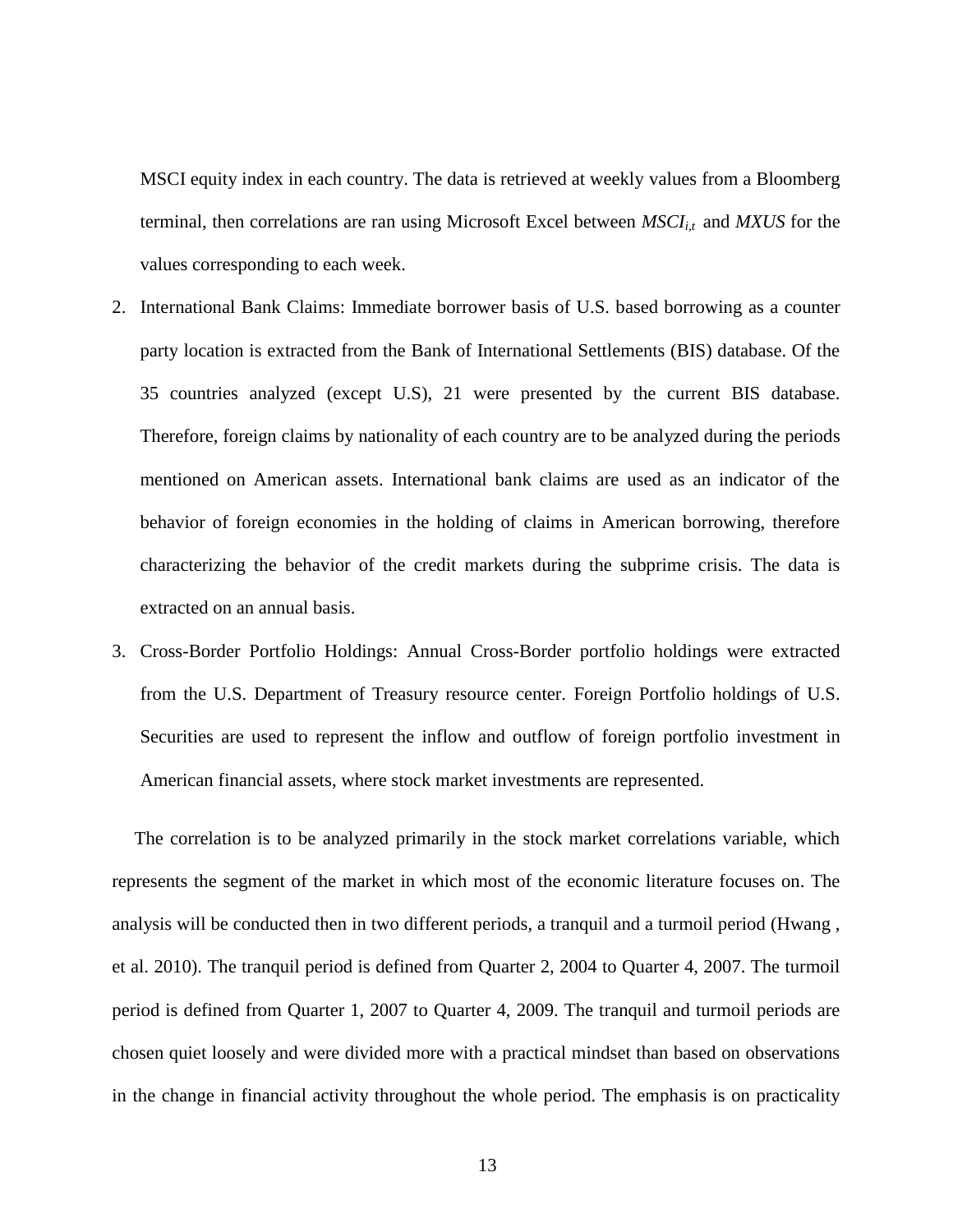given the type of regressions developed later in the model, in which the number of periods is important for statistical purposes.

#### <span id="page-19-0"></span>**3.2 PANEL DATA ANALYSIS**

Given that the main dataset is determined by a cross section, econometric regressions will be conducted to initially motivate a basis of understanding for the model. Hence a series of basic fixed effects panel data regressions will be conducted in the dataset. Having the suspicion that individual and time invariant country characteristics may impact or bias the estimators for the independent variables, the fixed effects methodology is used. Such time invariant characteristics are unique for the individual country and are assumed to not be correlated with the other explanatory variables in the model (Torres-Reyna n.d.). Moreover, fixed effects are used whenever there is interest in analyzing the impact of a variable over time, as in this case. The model is to include a series of real variables in order to account for the relation of real production on GDP differences, this in an effort to isolate financial effects into GDP differences and then draw better conclusions. An emphasis of using real variables is that of using such real variables as an effort to reduce omitted variable bias. The real variables are also helpful in the development of understanding the dynamics of the model.

The model therefore can be reproduced as:

$$
Y_{i,t} = \beta_0 + \beta_1 SM_{i,t} + \beta_2 BH_{i,t} + \beta_3 PH_{i,t} + \beta_4 TB_{i,t} + \beta_5 FP_{i,t} + \beta_6 FB_{i,t} + U_{i,t}
$$
 (1)

$$
U_{i,t} = U_i + V_{i,t} \tag{2}
$$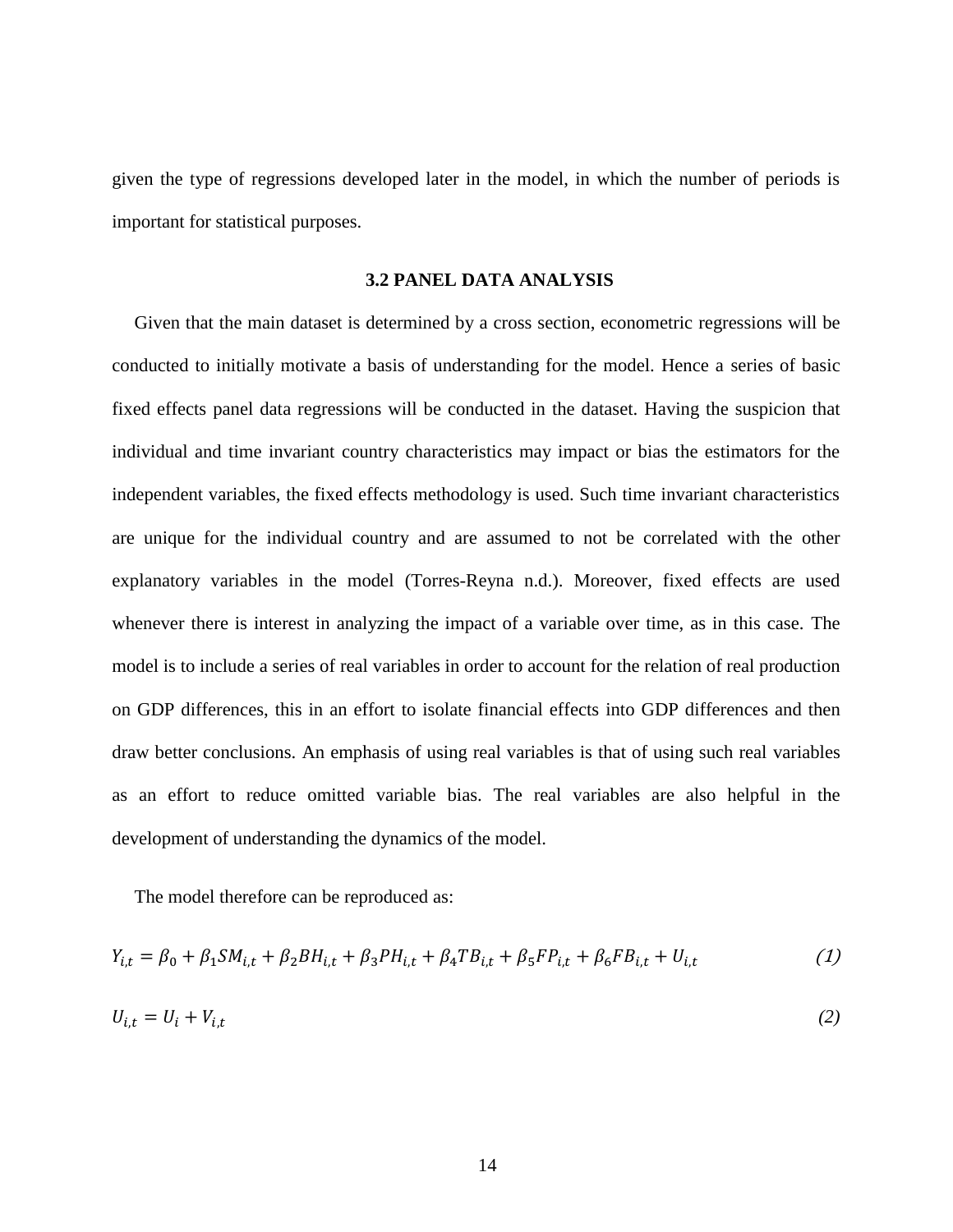$Y_{i,t}$  is composed of the differences in real GDP growth compared to the previous year, that is,  $Y_{U.S,t}$  –  $Y_{i,t}$ . The GDP growth data was extracted from the World Bank database, the GDP growth is calculated yearly and it uses GDP as a measure of output.  $SM_{i,t}$ ,  $BH_{i,t}$ , and  $PH_{i,t}$  represent stock market correlation, bank holdings and portfolio holdings as specified in the previous sections.  $TB_{i,t}$  represents the trade balance between the U.S and the country. The trade balance is intended to account for output transmissions across the economies where it could represent a deficit where the U.S. is said to have more imports than exports from that country or a surplus in the opposite case. The trade balance is to be extracted from the U.S. Census Bureau, the trade balance data has an annual frequency and is present for all the countries analyzed.  $FP_{i,t}$  represents a proxy for the difference in productivity in both nations. Such proxy is calculated by  $FP_{u,s}$  -  $FP_{i,t}$  where  $FP$ is GDP per capita. The GDP per capita data were extracted from the World Bank Database and was extracted annually with data for all the countries observed. This proxy for productivity also relates to the production ability of the country. Such ability therefore affects GDP growth, where there could be a correlation difference in both growths given different factors of productivity.  $FB<sub>i,t</sub>$  is the cash surplus (deficit) of the government for each country. It represents the fiscal situation of the country as it relates to possible investment crowding out. Budget balanced was extracted from the World Bank Database in an annual basis.

By convention,  $(2)$  represents the structure of the residual term in the regression.  $U_i$  represents the time invariant characteristics not explained by the other variables in the model but yet accounted for by the method of fixed effects estimation.  $V_{i,t}$  represents the error term, which is assumed to have zero mean, constant variance, and is uncorrelated across time and individuals (Brañas-Garza, Bucheli and Garcia-Muñoz n.d.).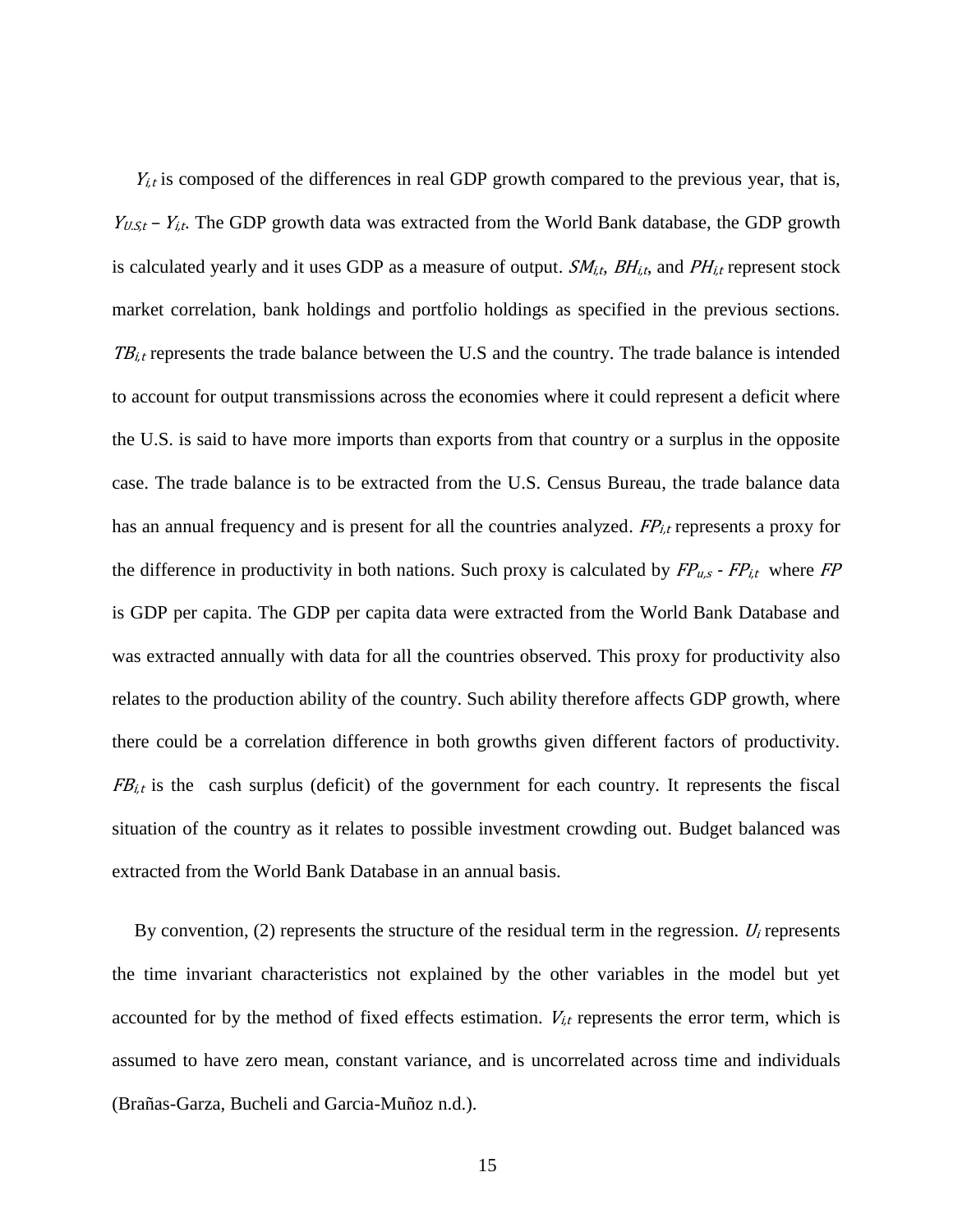#### **3.3 DYNAMIC PANEL DATA REGRESSION**

<span id="page-21-0"></span>Even though (1) is simple and concise, there is major flaw to the precision of the model. Such flaw is related to the direction of GDP growth and its relationship with its own lagged values. Therefore, GDP was defined in  $(1)$  as a static variable, yet several problems arise concerning the actual relationship of GDP growth differences with their own lags. That is, given that such growth differences are certainly dependent on normal real and nominal economic factors of productivity in the private, public, and trading sectors, past realizations of GDP growth differences may be used to significantly forecast the future value of such differences in growth. Moreover, the variables in the right hand side of  $(1)$  are assumed to be independent of the error term, that is,  $E(X_{i,t}V_{it})=0$ . However, (\*) the error term contains fixed effects individual to each country  $(U_{i,t})$  that may be correlated with the variables in question. Another complication implicates that the dataset has a far larger individual dimension than time dimension as it is known that using dummy variables as in the case of fixed effects which includes a lagged variable of the dependent variable "results in biased estimates when the time dimension of the panel is small" (Judson and Owen 1996) .

Extensive research has been done in the area of dynamic panel data estimation, yet it comes to attention the approach exposed by Arellano and Bond (1991), where the development of an estimator using the Generalized Method of Moments (GMM) gave more consistency and less biasedness when used to predict panel data regressions with a lagged variable values of the dependent variable as an explanatory variable. To cope with (\*), the difference GMM uses first and second differences to essentially eliminate the fixed effects from the regression; therefore eliminating the issue of endogeneity with the fixed effects in the error term. Such motivation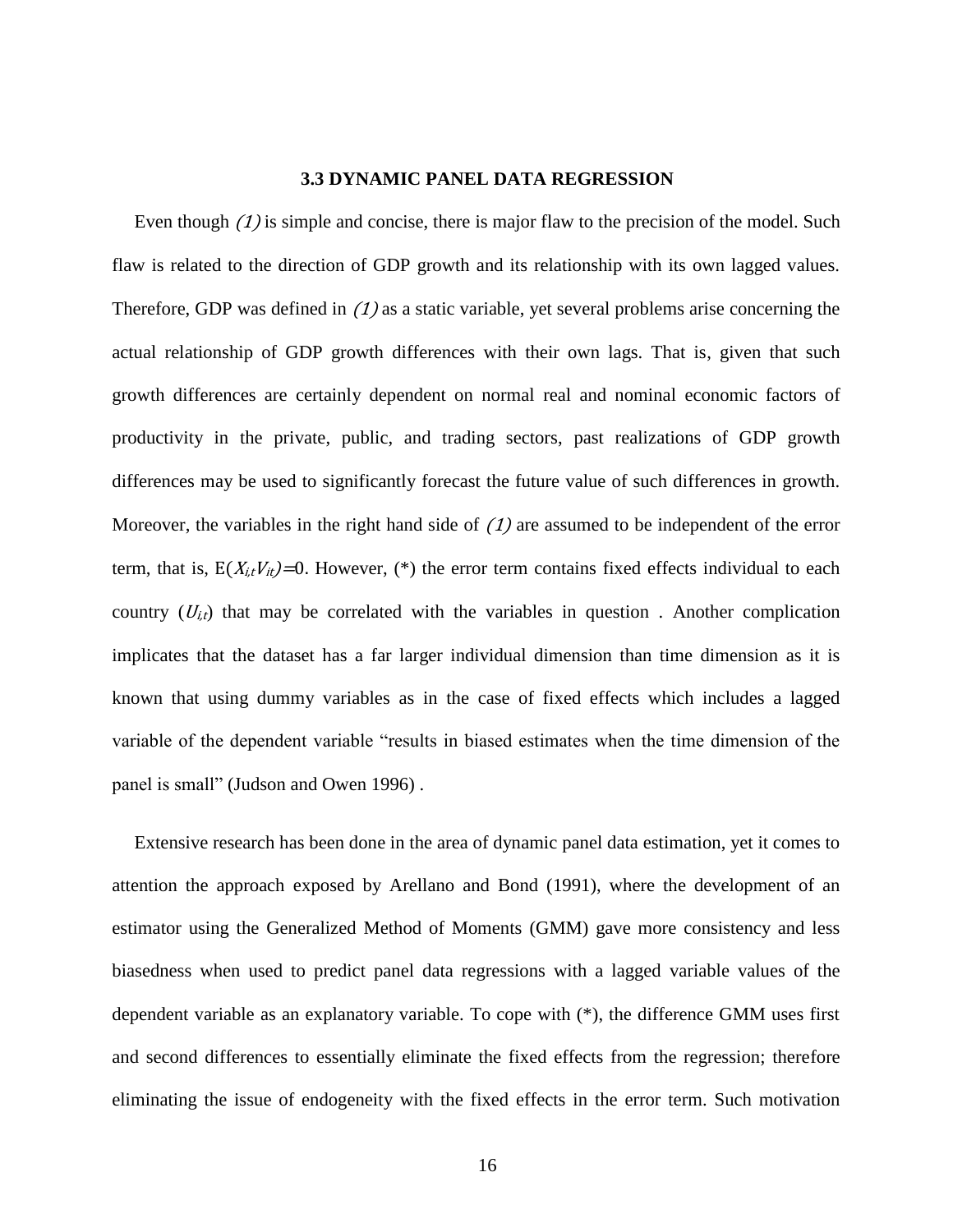gives rise to the use of the Arellano-Bond Dynamic Panel Data estimator. The estimation then becomes:

$$
Y_{i,t} = \beta_0 + \beta_1 Y_{i,t-1} + \beta_2 SM_{i,t} + \beta_3 BH_{i,t} + \beta_4 PH_{i,t} + \beta_5 TB_{i,t} + \beta_6 FP_{i,t} + \beta_7 FB_{i,t} + U_{i,t} \tag{3}
$$

Where all the explanatory variables are as described before and  $Y_{i,t-1}$  represents the lagged value of GDP growth differences between the U.S. and country i.

Arellano and Bond propose therefore to difference equation (3) as follows:

$$
(Y_{i,t} - Y_{i,t-1}) = \alpha (Y_{i,t-1} - Y_{i,t-2}) + \beta'(X_{i,t} - X_{i,t-1}) + (U_{i,t} - U_{i,t-1})
$$
\n
$$
(4)
$$

Where  $Y_{i,t-1}-Y_{i,t-2}$  represents the lagged differenced value of  $Y_{i,t}$ .  $\beta'$  represents a coefficient vector for the explanatory variables and  $X_{i,t} - X_{i,t-1}$  represents a vector of the differenced explanatory variables as explained in  $(1)$ . Moreover, the error term  $U_{i,t}U_{i,t-1}$  indicates the elimination of the time invariant fixed effects.

The econometric package STATA will be used to conduct all of the econometric analysis, where xtreg with fixed effects and a robust standard error will be used. The dynamic panel data estimation will be generated through the command xtabond with a second step and GMM standard errors.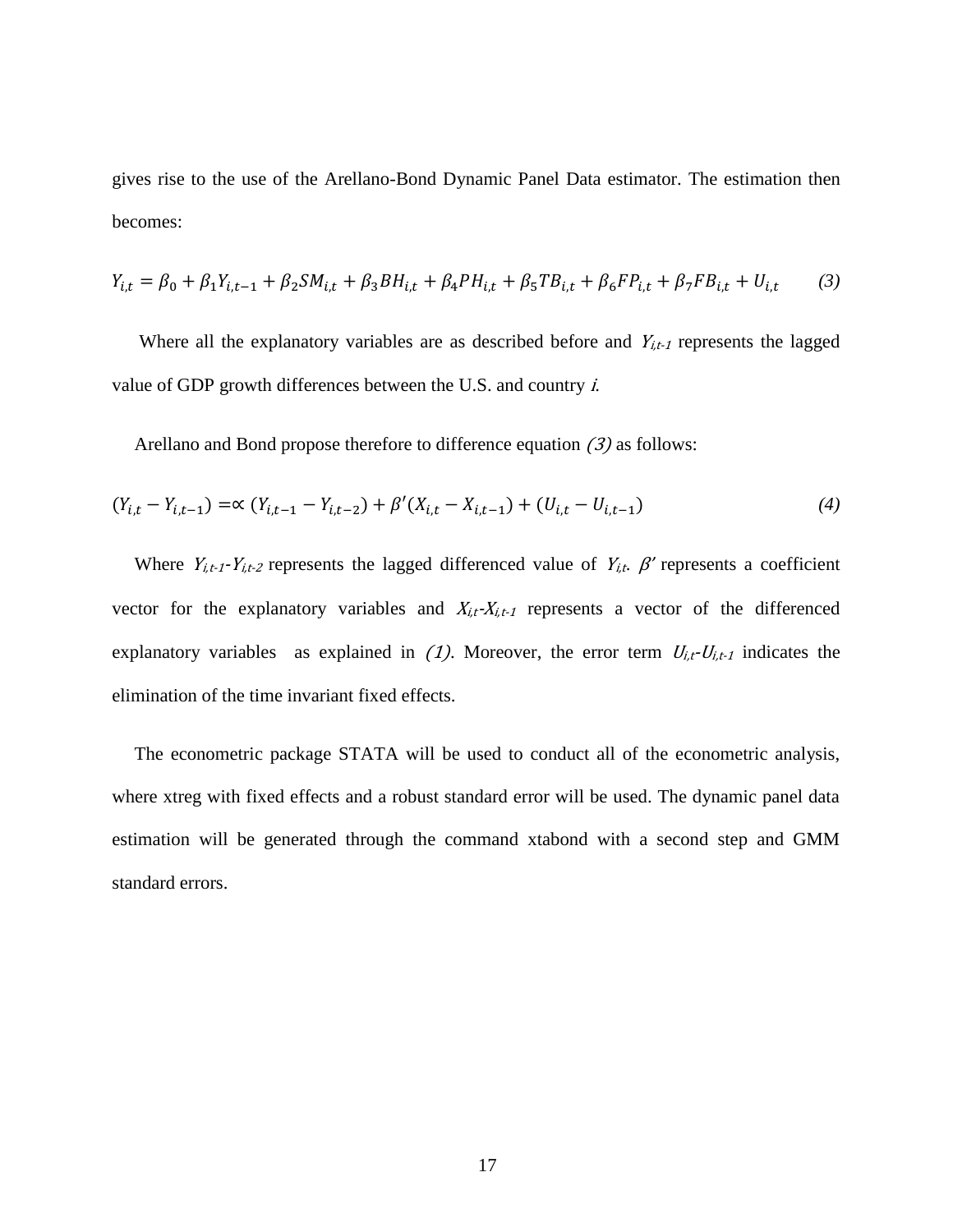# **4. RESULTS**

#### **4.1 CORRELATION AND TREND ANALYSIS**

<span id="page-23-1"></span><span id="page-23-0"></span>After conducting all the proper calculations and plotting them into line graphs, the results showed strong signs of an increase in market co-movements during the turmoil period. The following graphs show such results:



*Figure 2: Arithmetic Mean of Stock Market Correlation with U.S.*

<span id="page-23-2"></span>Given the data in the MSCI country equity market indices, an arithmetic mean of the stock market correlation per year shows a significant increase in co-movements starting at the beginning of 2008Q2.

The graph shows that during the tranquil period, the correlation coefficient was rather steady and its average for the whole tranquil period was .630031, however, the average correlation increased significantly to 0.682638 during the turmoil period. The graph shows a notable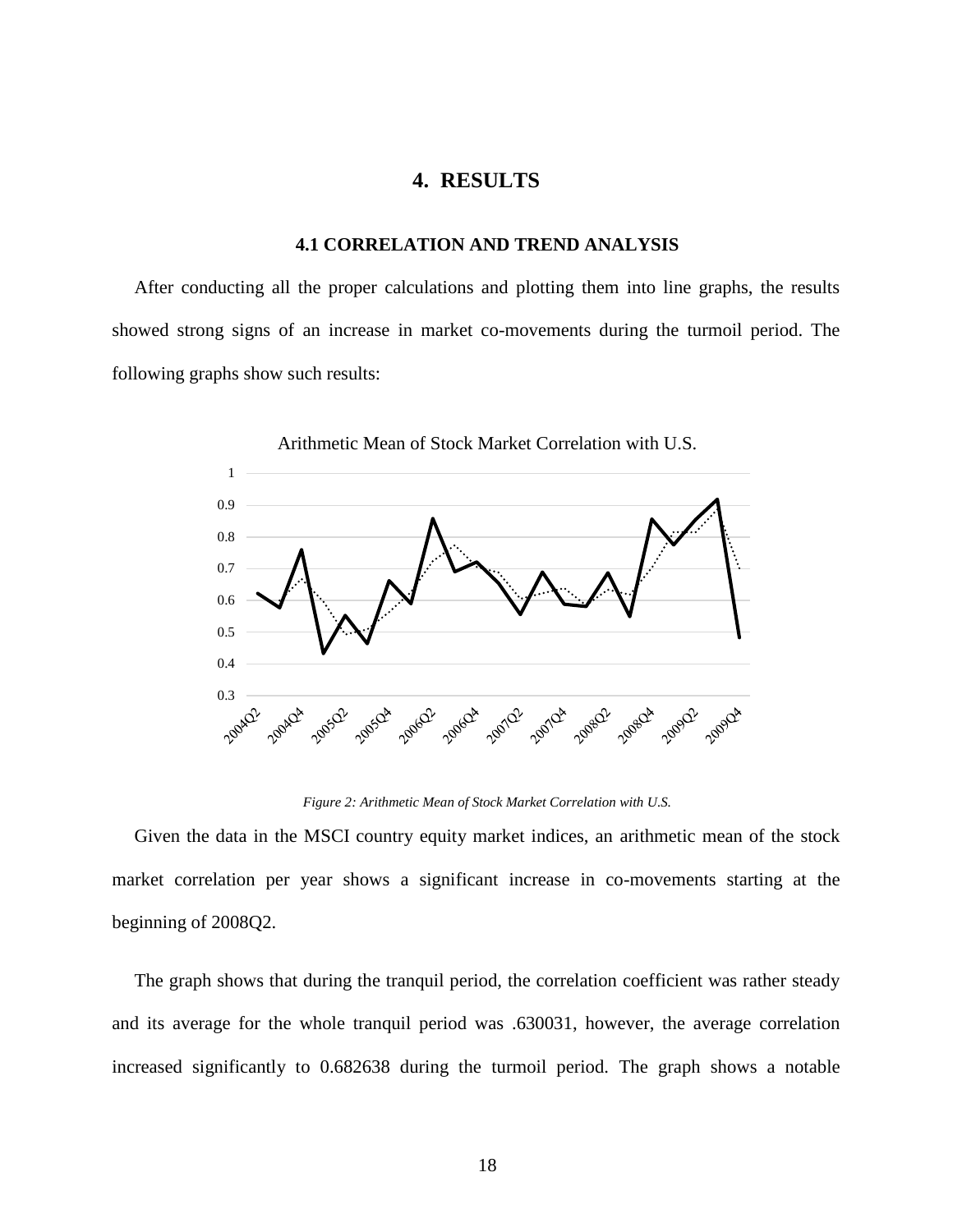increase during the first period of turmoil. This was an expected result given by investor behavior characteristics also visible in the exchange rate markets, where investors tend to exaggerate their position on the instrument right after the event occurs and eventually stabilizes.

The following scatterplot is also illustration of increased high correlation during the turmoil period, particularly on years 2008 and 2009.



<span id="page-24-0"></span>*Figure 3: Stock Market Correlations Scatterplot*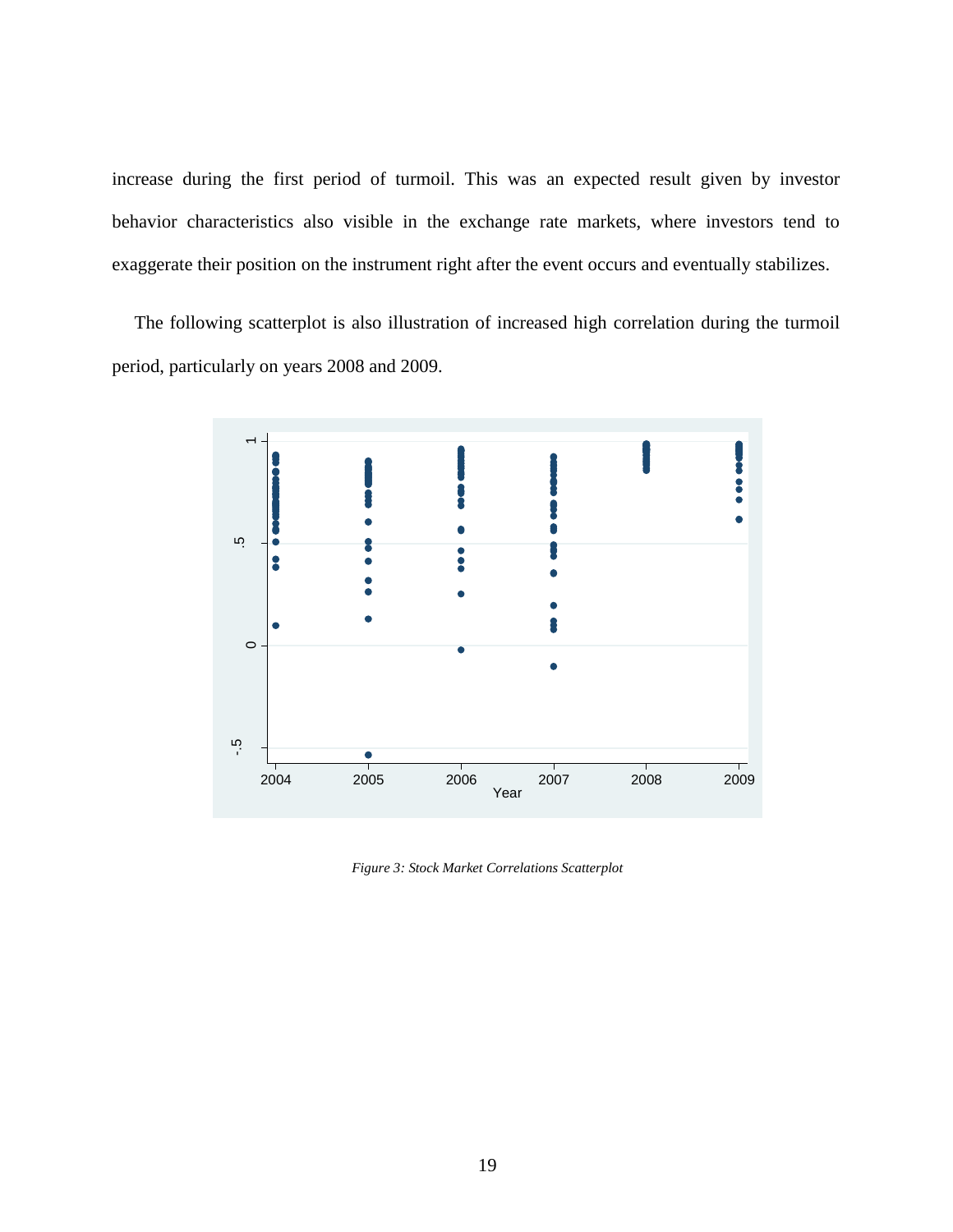

*Figure 4: Arithmetic Mean of International Bank Claims of U.S. Assets*

<span id="page-25-0"></span>In a related way, banks followed somewhat a similar yet inverted pattern to the stock markets, where bank holdings of American assets showed a decreasing pattern post turmoil period. More notably in 2008-Q3.



<span id="page-25-1"></span>*Figure 5: Arithmetic Average of Private Portfolio Holdings of U.S. Assets*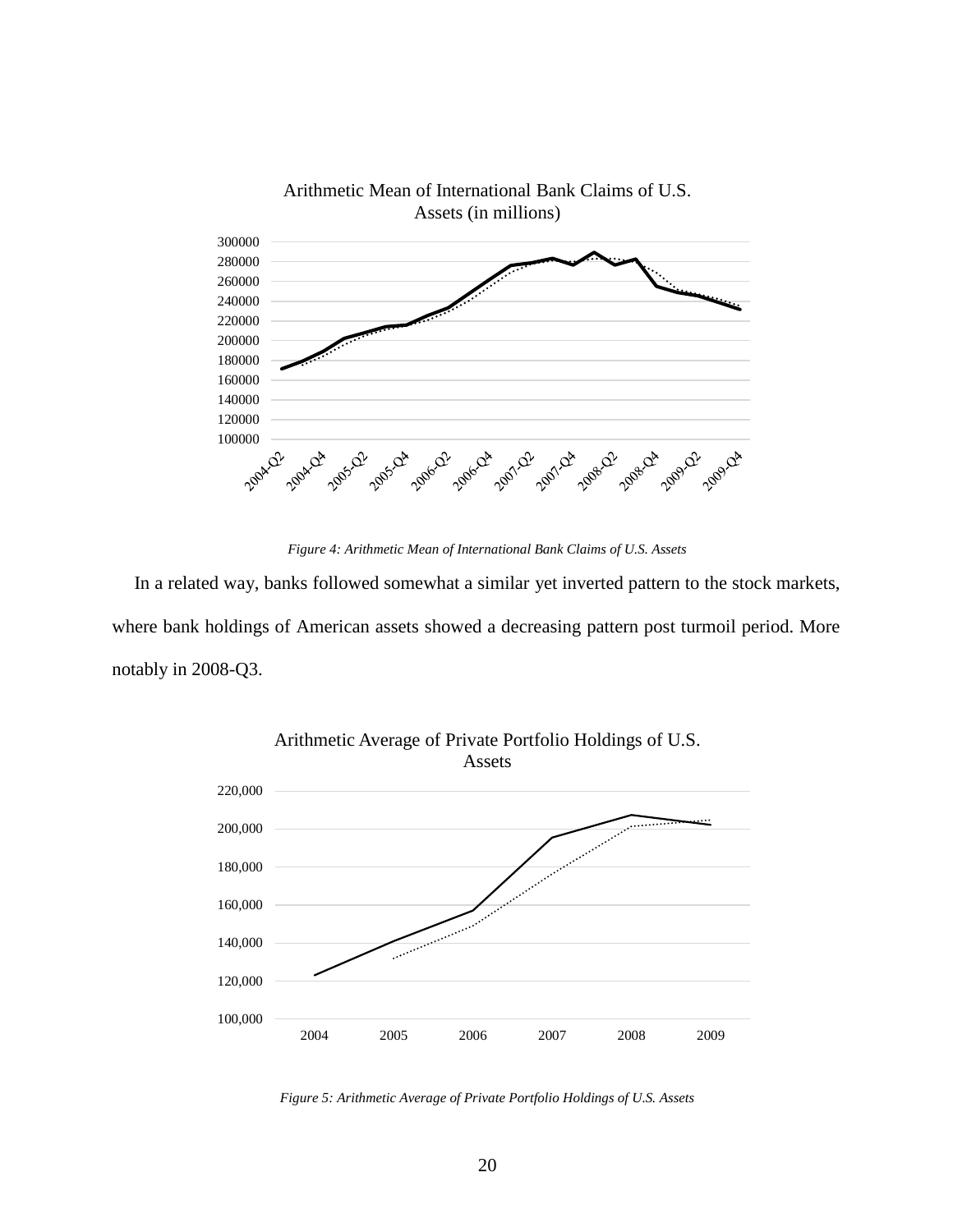Even though it seems that the arithmetic average of Private Portfolio Holdings of U.S. assets is increasing, a scatter plot of the annual growth of private portfolio holdings indicates that individually portfolio holdings were clustering towards null or negative growth. Indication of a disruption in investment or American securities.



<span id="page-26-0"></span>*Figure 6: Private Portfolio Holdings of U.S. Assets Annual Growth Scatterplot*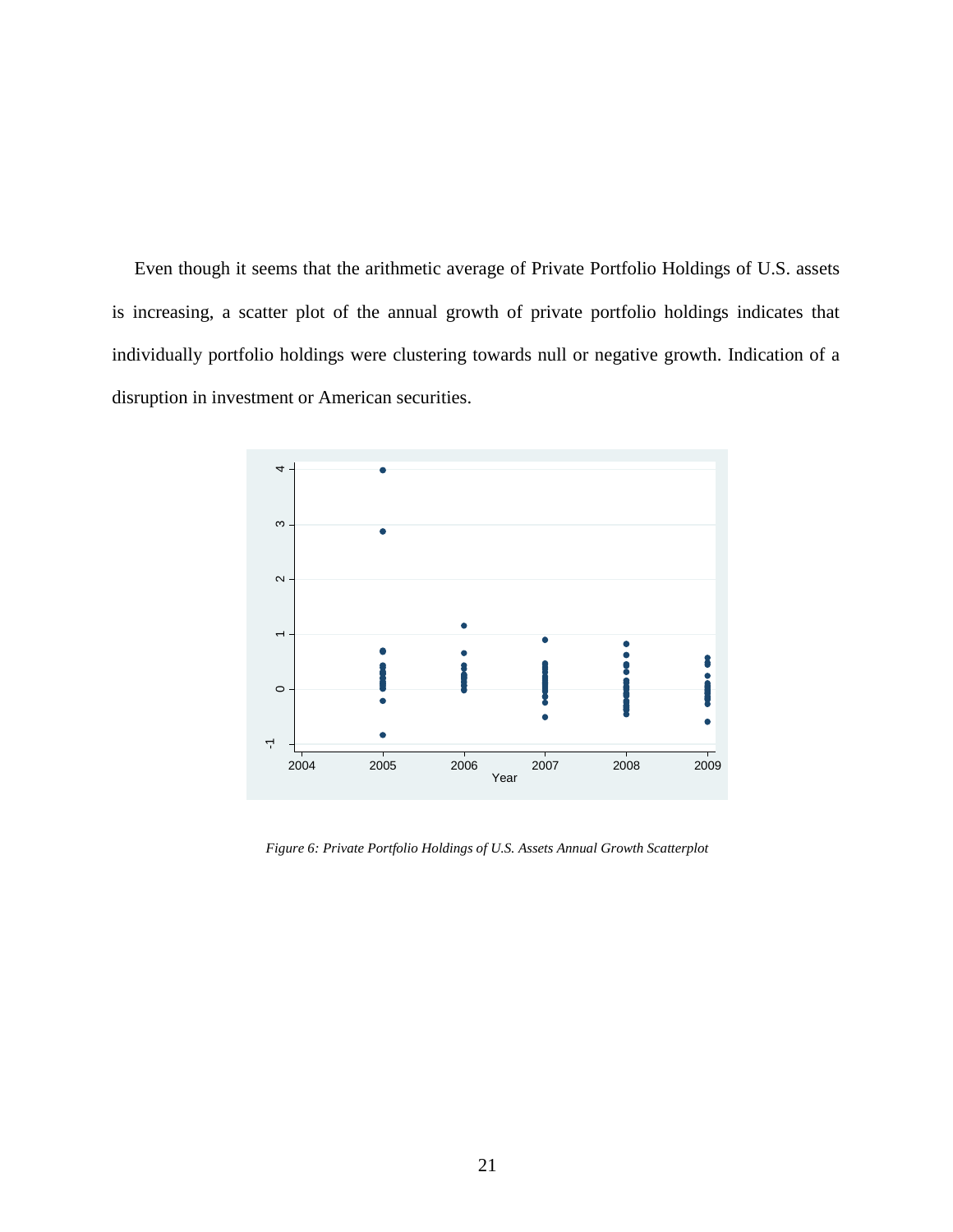## **4.2 PANEL DATA ANALYSIS**

#### **4.2.1 TRANQUIL VS. TURMOIL**

<span id="page-27-2"></span><span id="page-27-1"></span><span id="page-27-0"></span>

| VARIABLES  | <b>COEFFICIENTS</b> |                |
|------------|---------------------|----------------|
|            | Tranquil            | Turmoil        |
|            |                     |                |
| $SM_{i.t}$ | 0.646681            | $-2.540238**$  |
|            | (1.044)             | (1.196)        |
| $BH_{i.t}$ | $0.000014***$       | 0.000000       |
|            | (0.000)             | (0.000)        |
| $PH_{i.t}$ | $-0.000026**$       | $0.000014*$    |
|            | (0.000)             | (0.000)        |
| $FP_{i.t}$ | 0.000048            | $-0.000355$    |
|            | (0.000)             | (0.000)        |
| $TB_{i.t}$ | $-0.000000$         | 0.000000       |
|            | (0.000)             | (0.000)        |
| $FB_{i.t}$ | 0.000000            | $0.000000$ *** |
|            | (0.000)             | (0.000)        |
| Constant   | 0.151758            | 5.091823       |
|            | (3.943)             | (7.851)        |

*Table 1: TRANQUIL VS. TURMOIL*

Robust standard errors in parentheses

\*\*\* p<0.01, \*\* p<0.05, \* p<0.1

A first instance of econometric analysis realizes the differences between the Tranquil and Turmoil periods using fixed effects panel data with standard errors clustered around the country panel identification. Initial estimation identifies an increasing significance in stock market correlations to the 99% probability, where an increase in stock market correlation causes a decrease in GDP growth difference. For instance, Italy exposes an arithmetic average in stock market correlation of -.996 during the turmoil period, if that correlation increased by .5 (i.e. stock market correlation of -.496) the GDP growth difference of Italy with the U.S. would decrease by 1.27 percentage points. The analysis realized by this initial empirical analysis is bias and inconsistent, such reasons have been explained in the methodology; however, it creates a good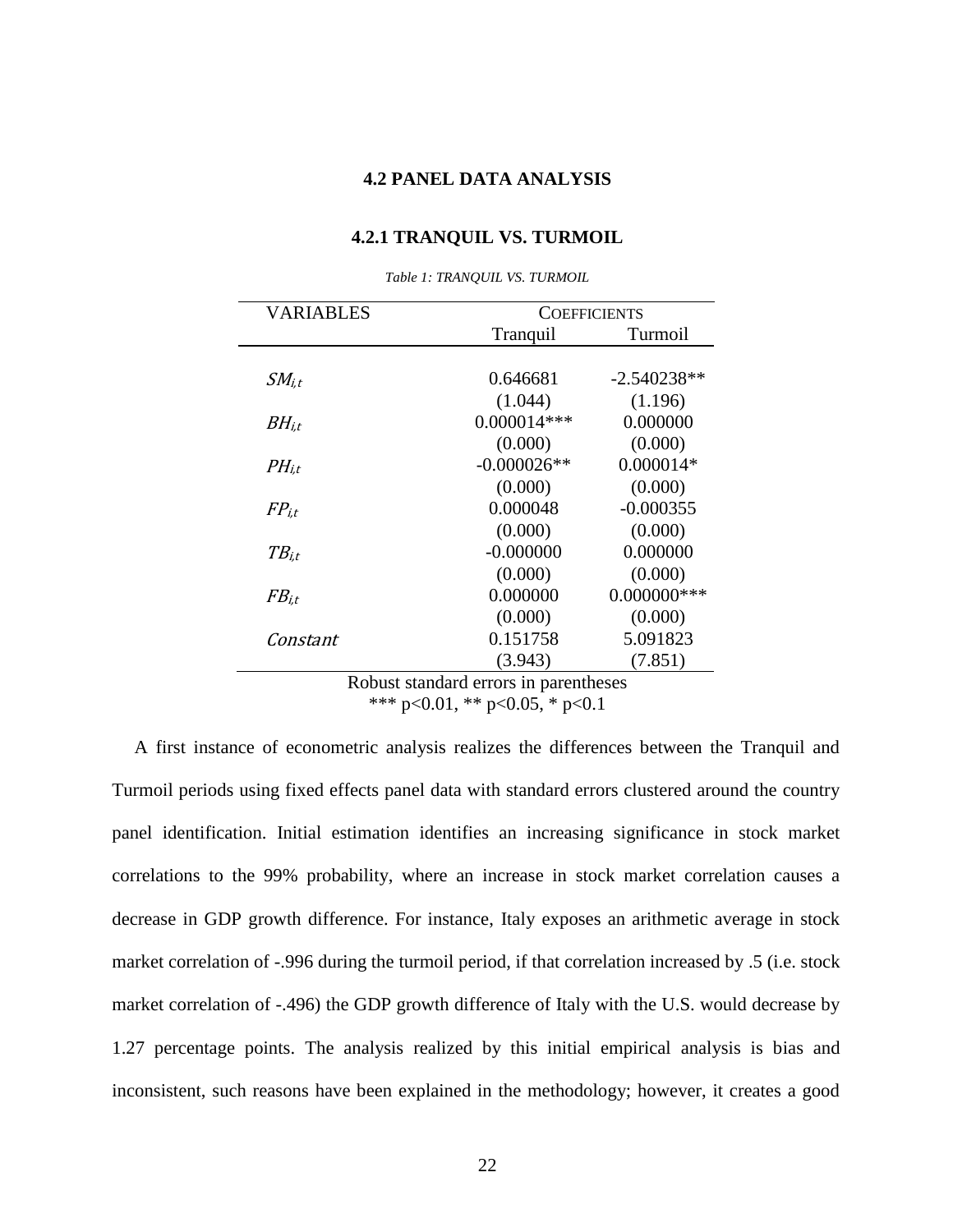starting point and it leads to the conclusion that the initial hypothesis that stock market correlations expose signs of contagion that were transmitted into GDP growth differences. Other notable characteristics of this model are that cross-equity bank holdings and portfolio holdings are significant during the tranquil period in the nominal side, while stock market correlations, portfolio holdings and fiscal health are significant during the turmoil side. Stock market correlations being the both the most significant and the variable that exposes more importance in the effects to GDP growth differences.

It is also important to mention that even though desirable, it is not possible to conduct Arellano Bond regressions with this data sample, this is caused by the time variable being of size three. Given that stock market correlations are collinear, a two-step GMM estimation is necessary, increasing the minimum number of time variables to four per both periods (tranquil and turmoil).

#### **4.2.2 FIXED EFFECTS VS. ARELLANO BOND DYNAMIC PANEL DATA**

<span id="page-28-0"></span>Before estimating the dynamic panel data regression, it is important to determine whether the data contained in the data set is nonstationary and contains a trend. For such purposes, a Fishertype unit root test (Augmented Dickie-Fuller Test for panel data was conducted in terms of  $Y_{i,t}$ ,  $SM_{i,t}$ ,  $BH_{i,t}$ , and  $PH_{i,t}$ . Such tests exhibited that  $Y_{i,t}$  has at least one panel which is stationary (Inverse chi-squared(70) of 42.7067 and a P-value of .9959),  $SM_{i,t}$  demonstrated that all panels contain unit roots (Inverse Chi-Squared(70) of 103.1450 and a P-value of .0061),  $BH_{i,t}$  showed that all panels contain unit roots (Inverse Chi-Squared(42) of 63.0766 and P-value of 0.0193), and  $PH_{i,t}$  demonstrated that at least on panel is stationary (Inverse Chi-Squared(70) of 57.8629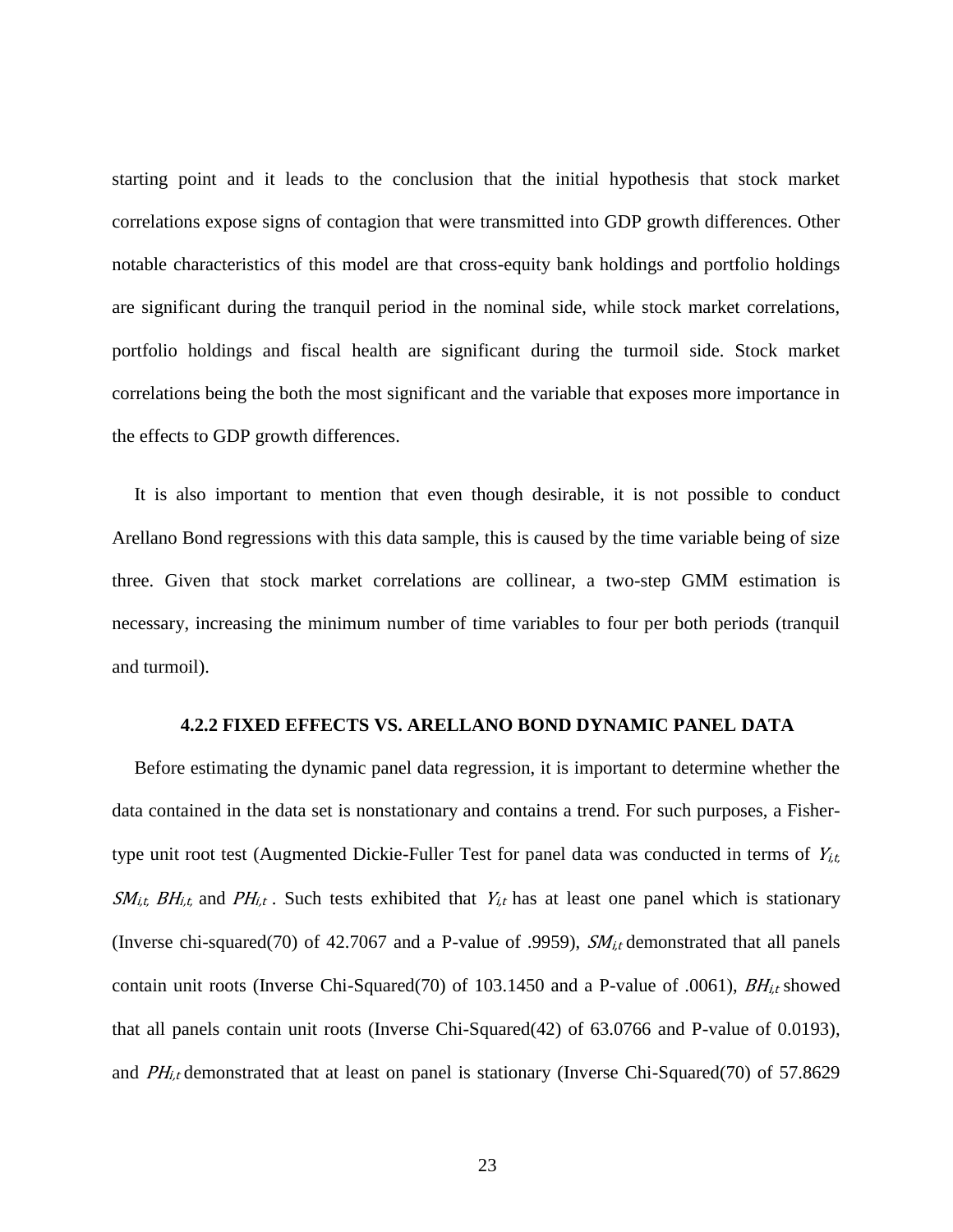and P-value of .8496). Therefore Yi,t, and  $PH_{i,t}$  have autoregressive roots of one (Stock and Watson 2010). Concerns about whether the data follows a unit root is overcome by the second step differencing in the model. Where (4) differences each data point from its second lag to its first.

The following step consisted in conducting both panel and dynamic panel regressions including all of the time periods. As said before, a two-step GMM estimation, as needed in this case, requires a time variable of at least four periods. Therefore the estimation was initially conducted by using the second lag of the explanatory variables as instruments and regressing the GDP growth difference against its own first lag. A second difference approach was necessary given collinearity between the first set of lags and the error term.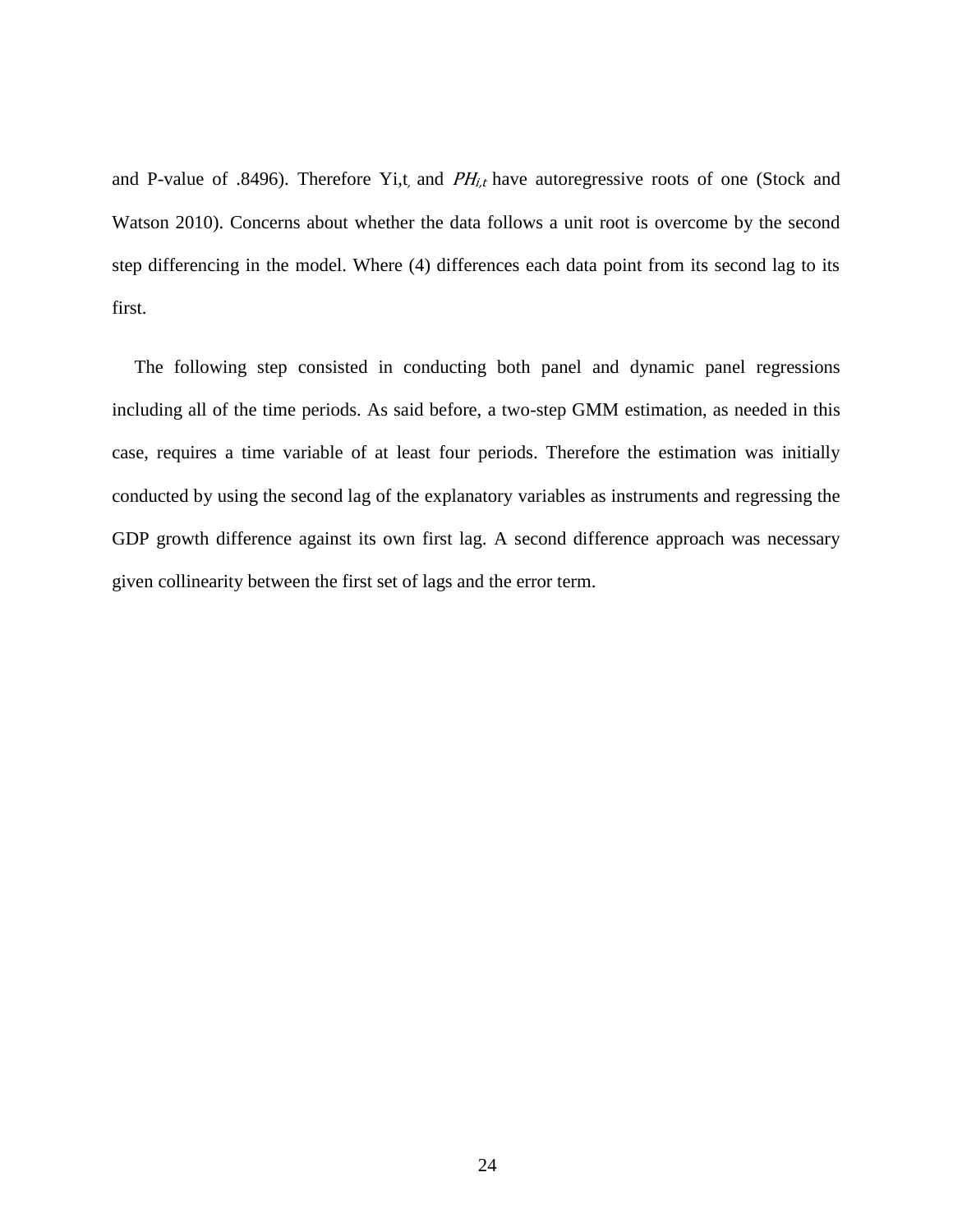<span id="page-30-0"></span>

| VARIABLES   | <b>COEFFICIENTS</b>  |                |
|-------------|----------------------|----------------|
|             | <b>Fixed Effects</b> | Arellano-Bond  |
|             | PD                   | <b>DPD</b>     |
|             |                      |                |
| $Y_{i.t-1}$ |                      | $0.896223***$  |
|             |                      | (0.063)        |
| $SM_{i.t}$  | $-1.491912**$        | $-1.156091***$ |
|             | (0.647)              | (0.267)        |
| $BH_{i.t}$  | 0.000002             | 0.000001       |
|             | (0.000)              | (0.000)        |
| $PH_{i.t}$  | 0.000005             | 0.000000       |
|             | (0.000)              | (0.000)        |
| $FP_{i.t}$  | $-0.000537**$        | $0.000425***$  |
|             | (0.000)              | (0.000)        |
| $TB_{i.t}$  | 0.000000             | $-0.000000*$   |
|             | (0.000)              | (0.000)        |
| $FB_{i.t}$  | 0.000000             | $0.000000$ *** |
|             | (0.000)              | (0.000)        |
| Constant    | 8.730933**           | $-5.443800**$  |
|             | (3.898)              | (2.727)        |

*Table 2: FIXED EFFECTS VS. ARELLANO BOND DYNAMIC PANEL DATA*

Standard errors in parentheses \*\*\* p<0.01, \*\* p<0.05, \* p<0.1

It is convenient to begin the analysis by looking at the fixed effects estimation, where the results are in accordance to those exhibited in the previous section, at least in direction. The value of those coefficients that are significant  $SM_{i,t}$  and  $FP_{i,t}$  are lower as expected from the Tranquil Vs. Turmoil analysis given the comprehensive time frame that allows for effects of bank holdings in the model. More significantly, stock market correlations seem to continue to show both a significant and important role in the model.

Before discussing dynamic panel data results, it is imperative to describe post-estimation tests required to describe the validity of the model. Therefore, Sargan and AR tests were conducted for the model in order to describe matters of instrument validity (from collinearity of the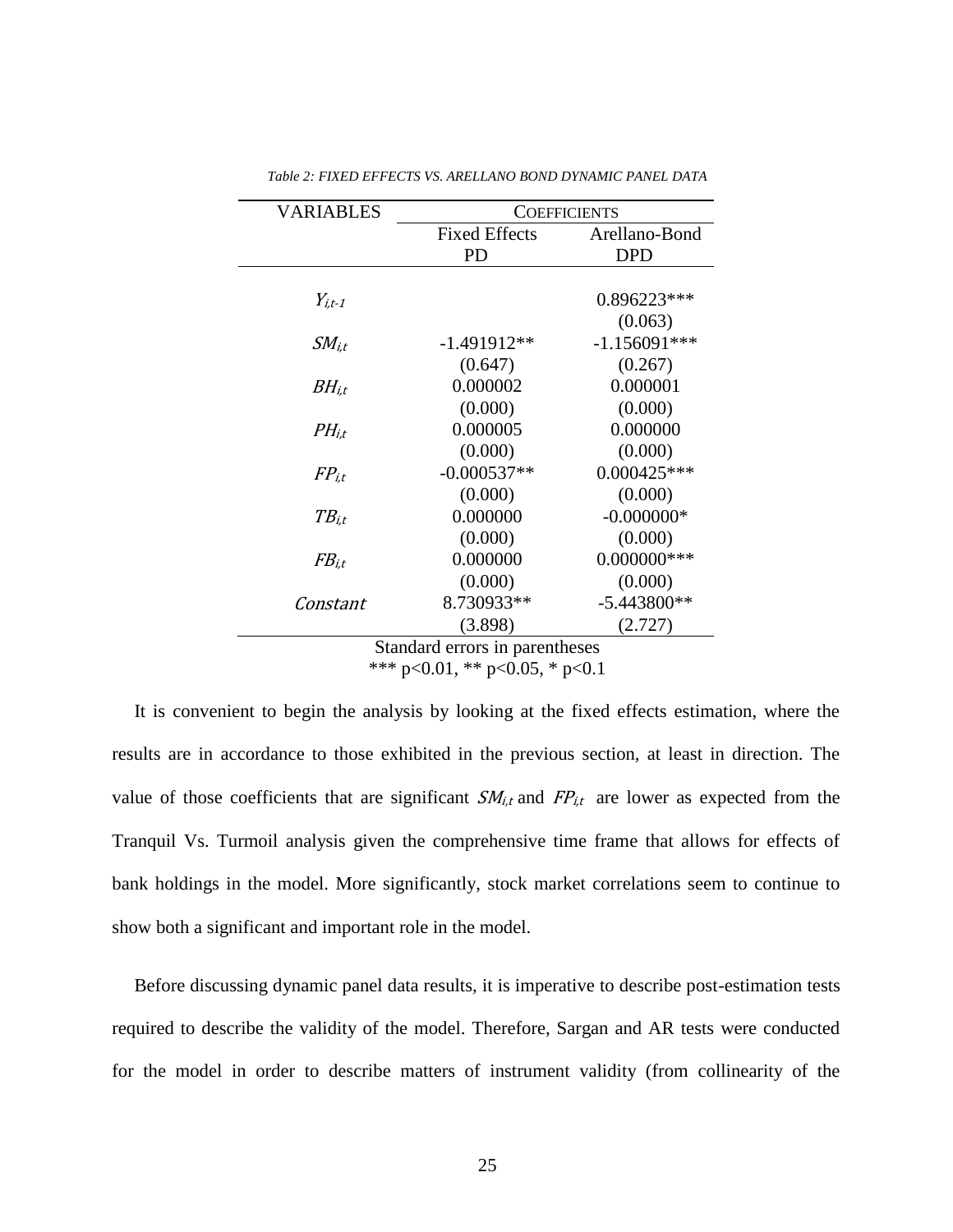explanatory variables' lags with the error term) and autocorrelation of the variables with their own lags, respectively. The test for zero autocorrelation indicated that the second order lag had a Z value of .1821 with a probability that the second order lags of the explanatory variables are not auto correlated at the 91% confidence level. Sargan tests indicating that the second order explanatory variables' lags are not correlated with the error term exposed a chi-squared on nine instruments of 8.5956 and a probability of the instruments not being correlated with the error term of 52.4%. These two tests therefore give the model validity and discussion can be conducted on the economic interpretation of the estimators.

The GDP growth difference lag tested significant and relevant, as a trailing lower difference in GDP growth difference is estimated to increase future GDP growth differences. That is, in the case of Japan, for instance, which showed a GDP growth difference of .68% during 2008; an increase in such growth difference of 1% has an estimated effect of growth difference increase of approximately .9%. Stock market correlation continues to play an important role even in this more sophisticated regression, where assumptions of high stock market correlations represent a concise transmission to GDP growth differences.

#### **4.2.3 STOCK MARKET CORRELATIONS AND THEIR LAGS**

<span id="page-31-0"></span>A third regression is conducted in the main database trying to find a description of the effects of stock market correlation's lags on GDP growth differences as well as the explanatory power of lagged GDP growth differences into current GDP growth differences. The following table illustrates the results.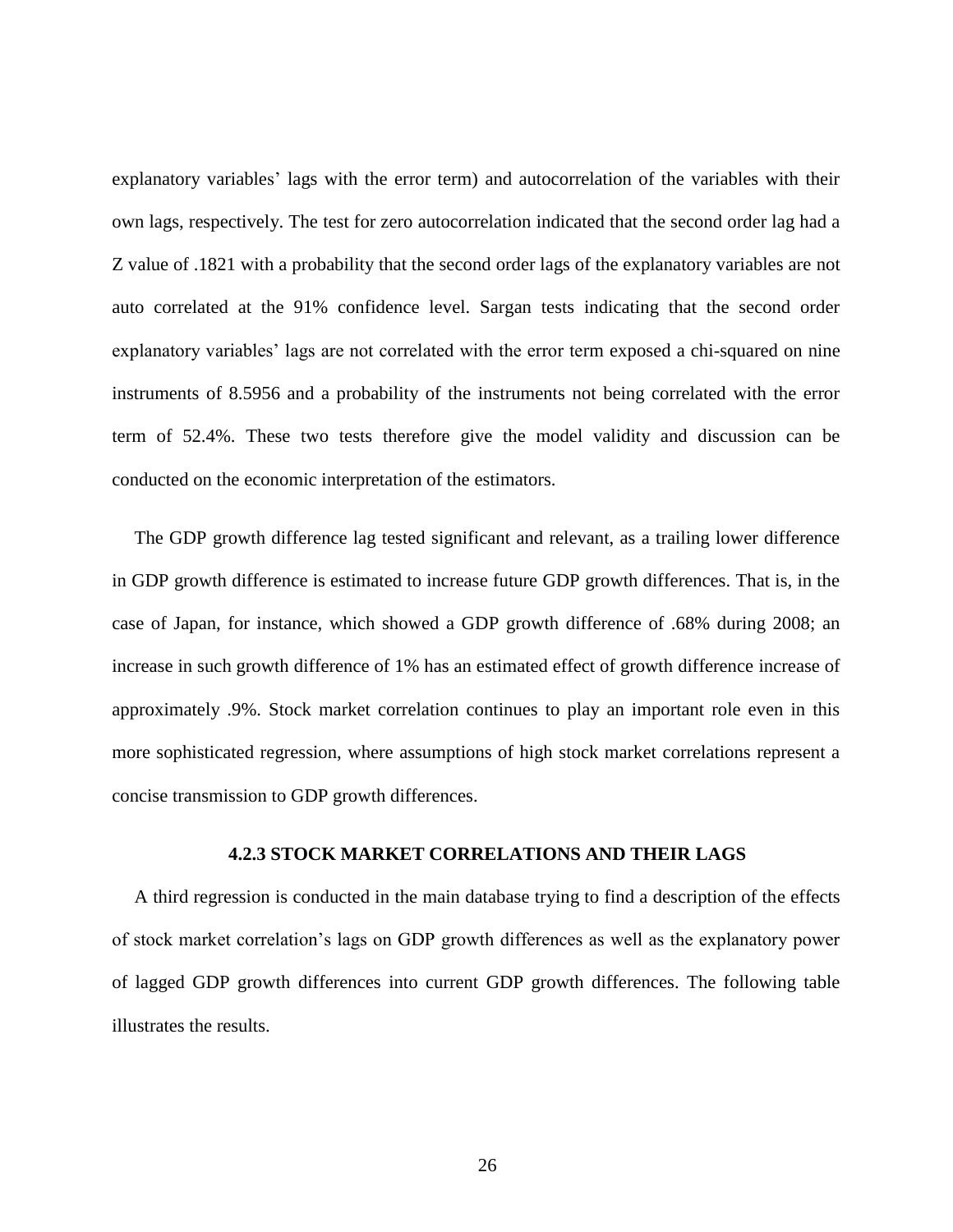Results indicate an important impact of once again the first lag of GDP growth differences, the significance is however reduced, as expected, by the presence of a second lag of GDP growth differences. The second lag even though statistically insignificant at the 90% confidence level, is significant at the 80% confidence level.

Stock market correlation had a different outcome, as it tested significant at all three lag levels. This leads to the conclusion that stock market correlation affects GDP growth differences not only by its current time frame but by a combination of the previous stock market correlations. A result that is important once looking at cross-border stock markets and its translation to GDP growth difference between the countries. The later lags of stock market correlation, once more as in the case of GDP growth differences, were less statistically significant but yet relevant for purposes of practical interpretation. Bank holdings tested significant, yet its mean marginal effect is irrelevant for the purposes of the overall analysis of the regression.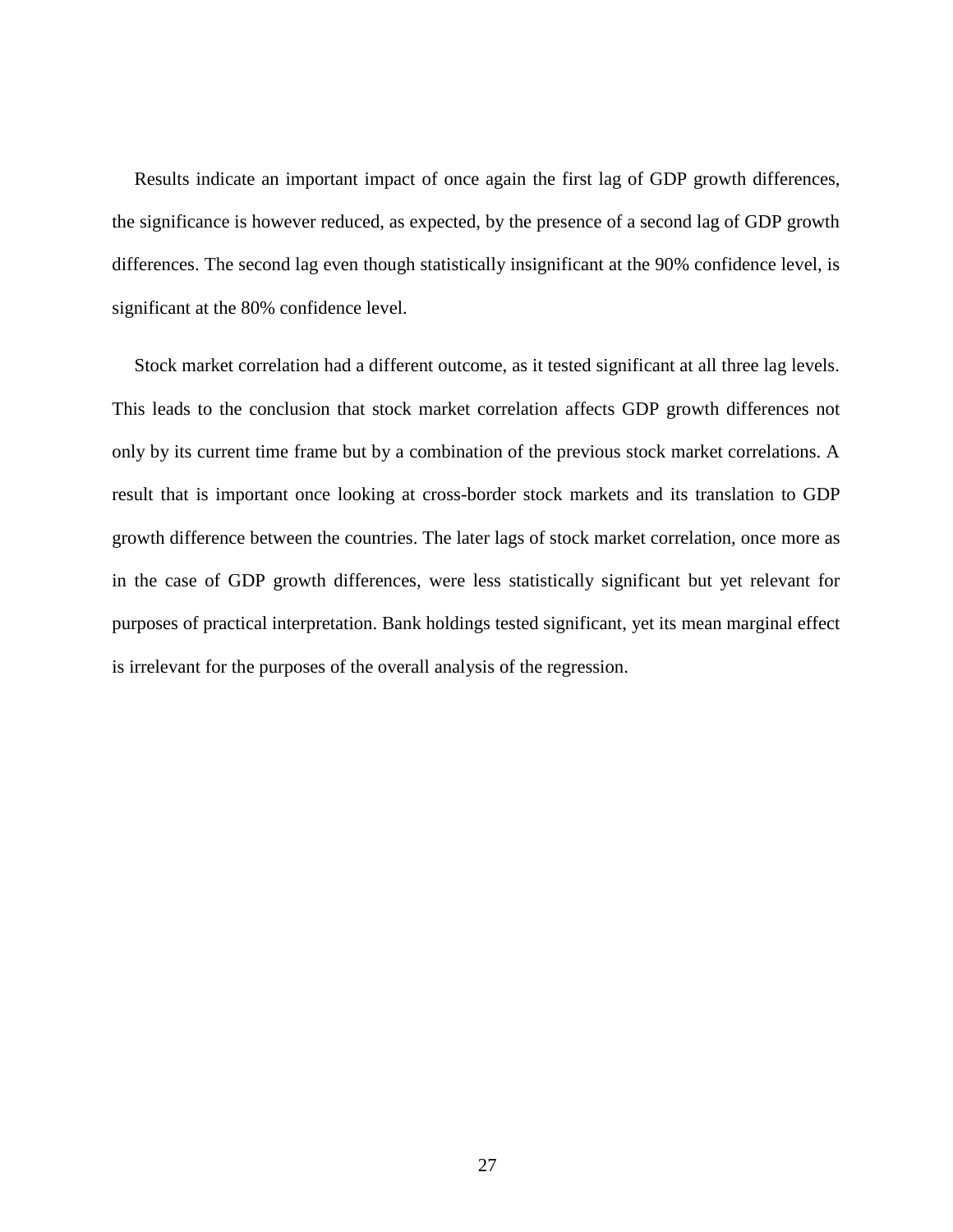<span id="page-33-0"></span>

|                                | <b>COEFFICIENTS</b> |  |
|--------------------------------|---------------------|--|
| <b>VARIABLES</b>               | Arellano-Bond       |  |
|                                | <b>DPD</b>          |  |
|                                |                     |  |
| $Y_{i,t-1}$                    | $0.821646***$       |  |
|                                | (0.149)             |  |
| $Y_{i,t-2}$                    | $-0.261115$         |  |
|                                | (0.190)             |  |
| $SM_{i,t}$                     | $-2.781525***$      |  |
|                                | (1.024)             |  |
| $SM_{i,t-1}$                   | $-2.623066**$       |  |
|                                | (1.148)             |  |
| $SMi.t-2$                      | $-2.554924*$        |  |
|                                | (1.321)             |  |
| $BH_{i,t}$                     | $-0.000004**$       |  |
|                                | (0.000)             |  |
| $PH_{i,t}$                     | 0.000002            |  |
|                                | (0.000)             |  |
| $FP_{i.t}$                     | 0.000308            |  |
|                                | (0.000)             |  |
| $TB_{i.t}$                     | 0.000000            |  |
|                                | (0.000)             |  |
| $FB_{i.t}$                     | 0.000000            |  |
|                                | (0.000)             |  |
| Constant                       | 2.322476            |  |
|                                | (5.710)             |  |
| Standard errors in parentheses |                     |  |

*Table 3: STOCK MARKET CORRELATIONS AND THEIR LAGS*

\*\*\* p<0.01, \*\* p<0.05, \* p<0.1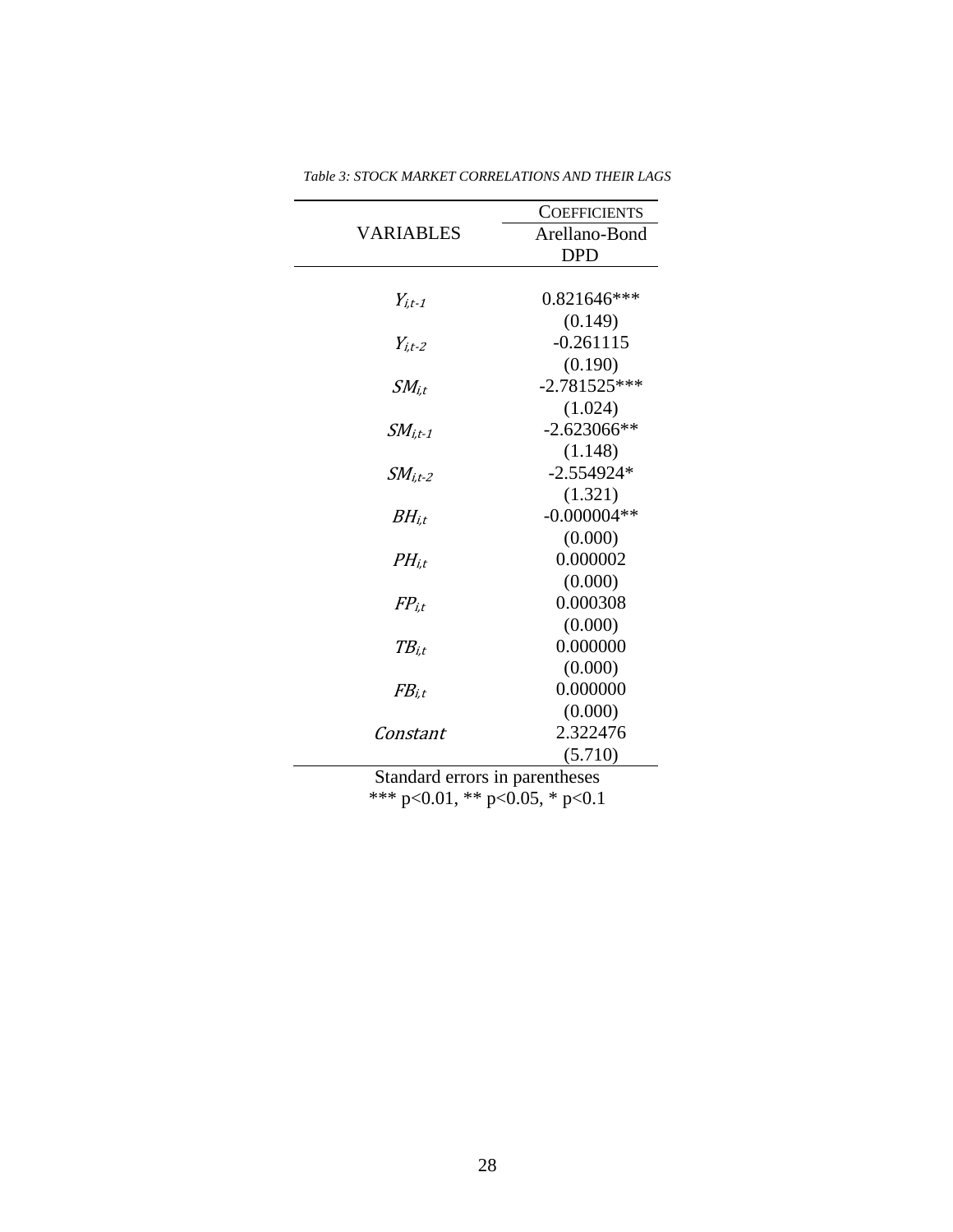# **5. CONCLUSION**

<span id="page-34-0"></span>Even when much of the contagion and spillover research has been conducted in the financial field alone, explaining only contagion effects within the financial industries themselves, this paper tried to find a spillover effect into GDP growth differences from three main financial variables. The first set of analyses relied on simple correlation and trend analysis in an effort to identify contagion within the financial variables and the possibility of such contagion being transmitted into GDP growth. Preliminary results showed much of what the media covered during the subprime crisis, that is, a spillover effect in the financial variables from the United States into the rest of the world. Trend analyses showed very visible signs of increase in comovements, especially during the first year of the turmoil period. Average stock market correlations increased and cross-equity bank holdings and private portfolio holdings of U.S. securities decreased.

During the second stage of analyses the focus turned to the main effects to be determined, namely, GDP growth differences were analyzed in terms of the financial variables discussed with real variables. Both fixed effects and dynamic panel data showed important signs of transmission of financial contagion into real GDP growth, the only nominal effect to be found significant and relevant was stock market correlation. An increase in stock market correlation estimates a decrease in GDP growth differences.

The results went in accordance to what was expected and followed much of the research previously generated in terms of contagion and the effects of stock market activity and GDP growth. It has been found that stock market development and growth is important and beneficial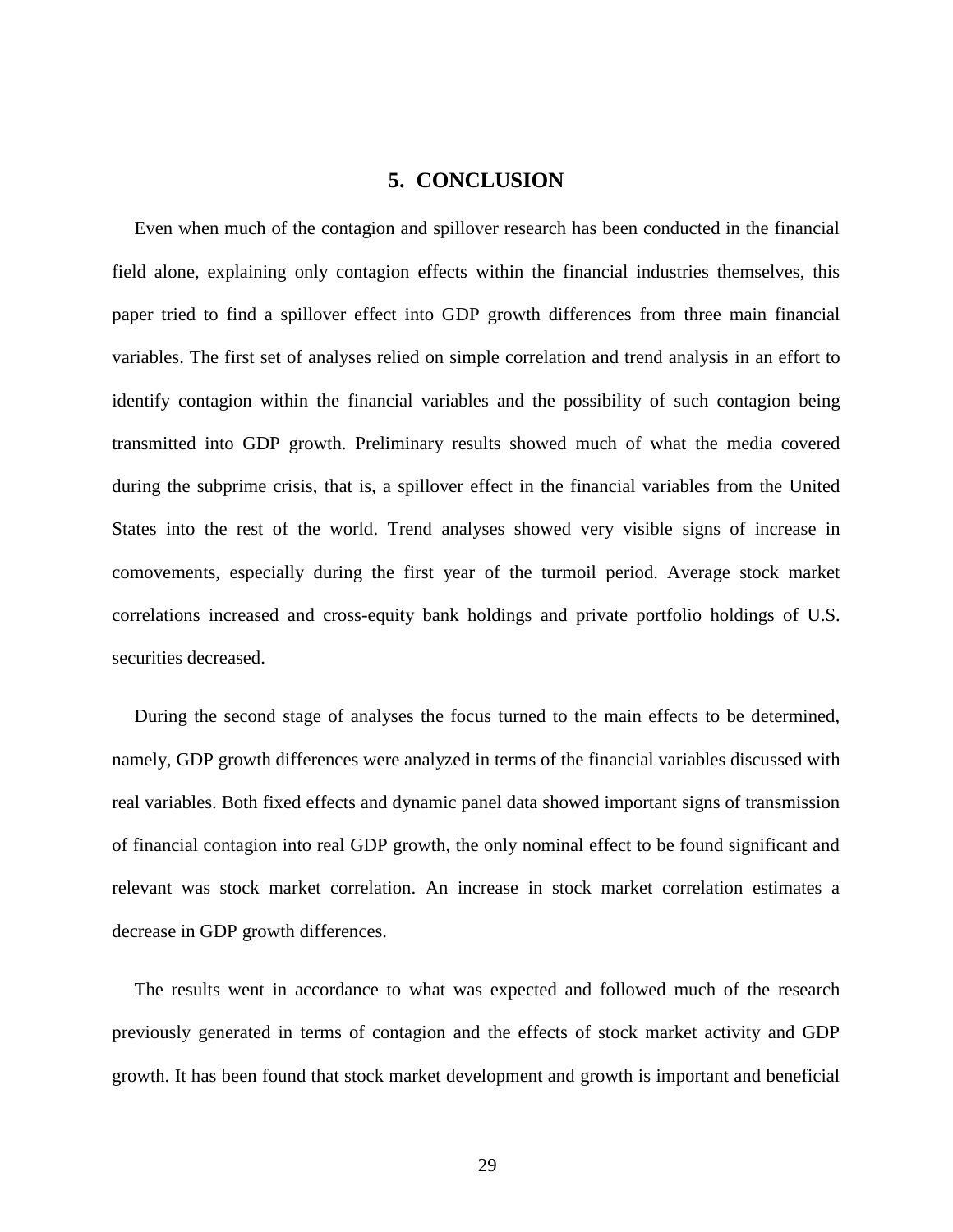to economic growth. Where stock market and bank development have performed an important role in the process of economic growth (Beck and Levine 2002). Financial integration has also been found to be a significant player in economic growth, where the effect of financial integration on growth for emerging economies is not only significant but also important (Friedrich, Schnabel and Zettelmeyer 2010). This paper therefore continues the analysis by estimating that countries with similar stock market movements tend to affect the difference in GDP growth for such economies. There is not inference analyzed that explains causality but the relation is both significant and relevant; that is, during a financial shock, stock market correlations can be used to understand the pattern of movement for the GDP growth differences in the countries affected. Causes for the phenomena include sudden movements of investments out of highly correlated stock markets given a liquidity shock, industrial and production symmetries, and diversification channels where investors move to given a shock in the present markets.

To further enhance the topic it would be convenient to use more advanced models and reach into more detailed data sources. A next step to follow would be to use a VAR framework to better analyze the market situations. In terms of data, several other sources are available either at a prize or require membership, situation that limited both the reach and global significance of the data. The bank holdings data were unbalanced and perhaps had a significant impact in the estimation process, where the other variables were strongly balanced. Also, the time variable had an important impact in the method of estimation. Where a time variable of three years for each tranquil and turmoil periods is not appropriate to statistically analyze the data dynamically.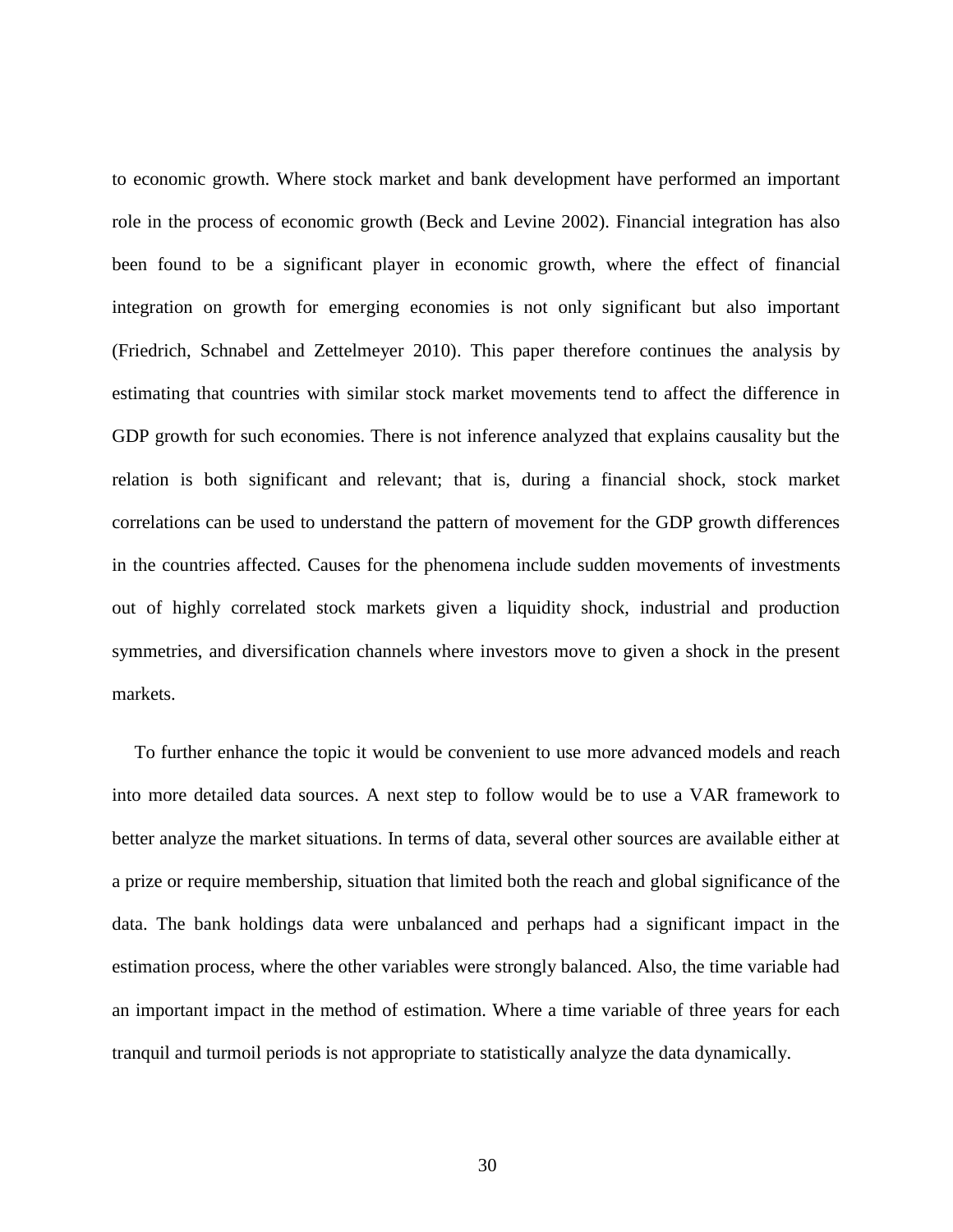#### **REFERENCES**

<span id="page-36-0"></span>[1] Ackermann, Josef. 2008. "The Subprime Crisis and its Consequences." *Journal of Financial Stability* 329-337.

[2] Agenor, Pierre-Richard, and Paul R. Masson. 1999. "Credibility, Reputation and the Mexican Crisis." *Journal of Money,Credit and Banking* 70-84.

[3] Allen, Franklin, and Douglas Gale. 2000. "Financial Contagion." *The Journal of Political Economy* 1-33.

[4] Baig, Taimur, and Ilan Goldfajn. 1998. "Financial Market Contagion in the Asian Crisis." *IMF Working Paper* 155.

[5] Beck, Thorsten, and Ross Levine. 2002. "Stock Markets, Banks, and Growth: Panel Evidence." Research Paper.

http://faculty.haas.berkeley.edu/ross\_levine/Papers/2004\_JBF\_Panel%20Evidence.pdf.

[6] Brañas-Garza, Pablo, Marisa Bucheli, and Teresa Garcia-Muñoz. n.d. *Dynamic panel data: A useful technique in experiments.* Granada: GLOBE: Universidad de Granada. http://www.ugr.es/~teoriahe/RePEc/gra/wpaper/thepapers10\_22.pdf.

[7] Calvo, Sara, and Carmen M. Reinhart. 1996. "Capital Flows to Latin America: Is There Evidence of Contation Effects?" *Private Capital Flows to Emerging Markets.*

[8] Dornbusch, Rudiger, Yung Chul Park, and Stijn Claessens. 2000. "Contagion: Understanding How It Spreads." *The World Bank Research Observer* 177-197.

31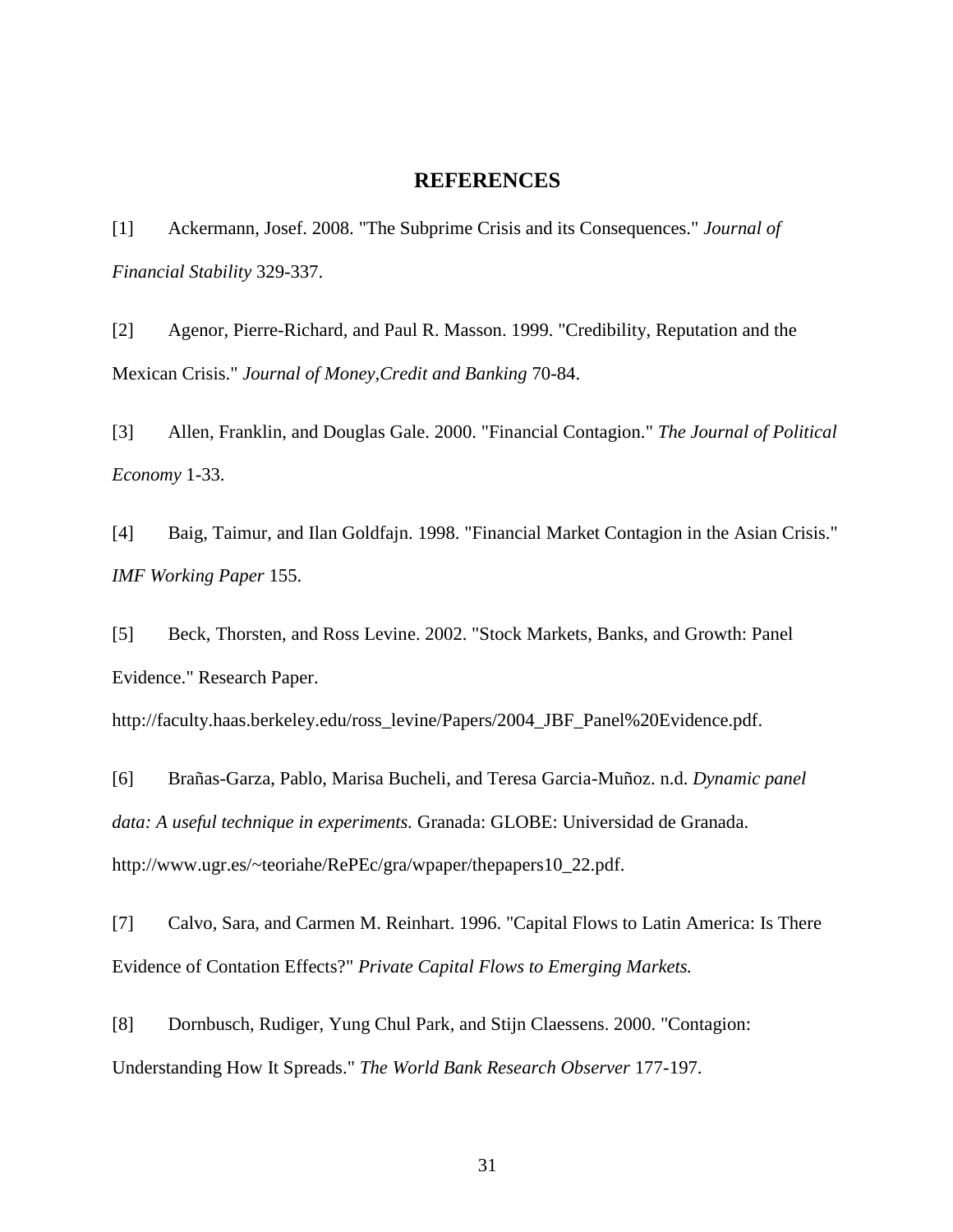[9] Ellis, Luci, and Eleanor Lewis. 2001-03. "The Response of Financial Markets in Australia and New Zealand to News About the Asian Crisis." *Reserve Bank of Australia.*

[10] Forbes, Kristin, and Roberto Rigobon. 2001. "Measuring Contagion: Conceptual and Empirical Issues." *International Financial Contagion* 43-66.

[11] Forbes, Kristin, and Roberto Rigobon. 2002. "No Contagion, Only Interdependence: Measuring Stock Market Comovements." *The Journal Of Finance* 2223-2261.

[12] Friedrich, Christian, Isabel Schnabel, and Jeromin Zettelmeyer. 2010. *Financial integration and growth - Is emerging Europe different?* Working Paper, London: European Bank for Reconstruction and Development.

http://www.ebrd.com/downloads/research/economics/workingpapers/wp0123.pdf.

[13] Hamao, Yasushi, Ronald W. Masulis, and Victor Ng. 1990. "Correlations in Price Changes and Volatility across International Stock Markets." *The Review of Financial Studies* 281-307.

[14] Hwang , Inchang, Frnacis In, Kim, and Tongsuk. 2010. "Contagion Effects of the U.S. Subprime Crisis on International Stock Markets." *Finance and Corporate Governance Conference.*

[15] International Monetary Fund. 1998. *World Economic Outlook October 1998.* Washington, DC USA: International Monetary Fund.